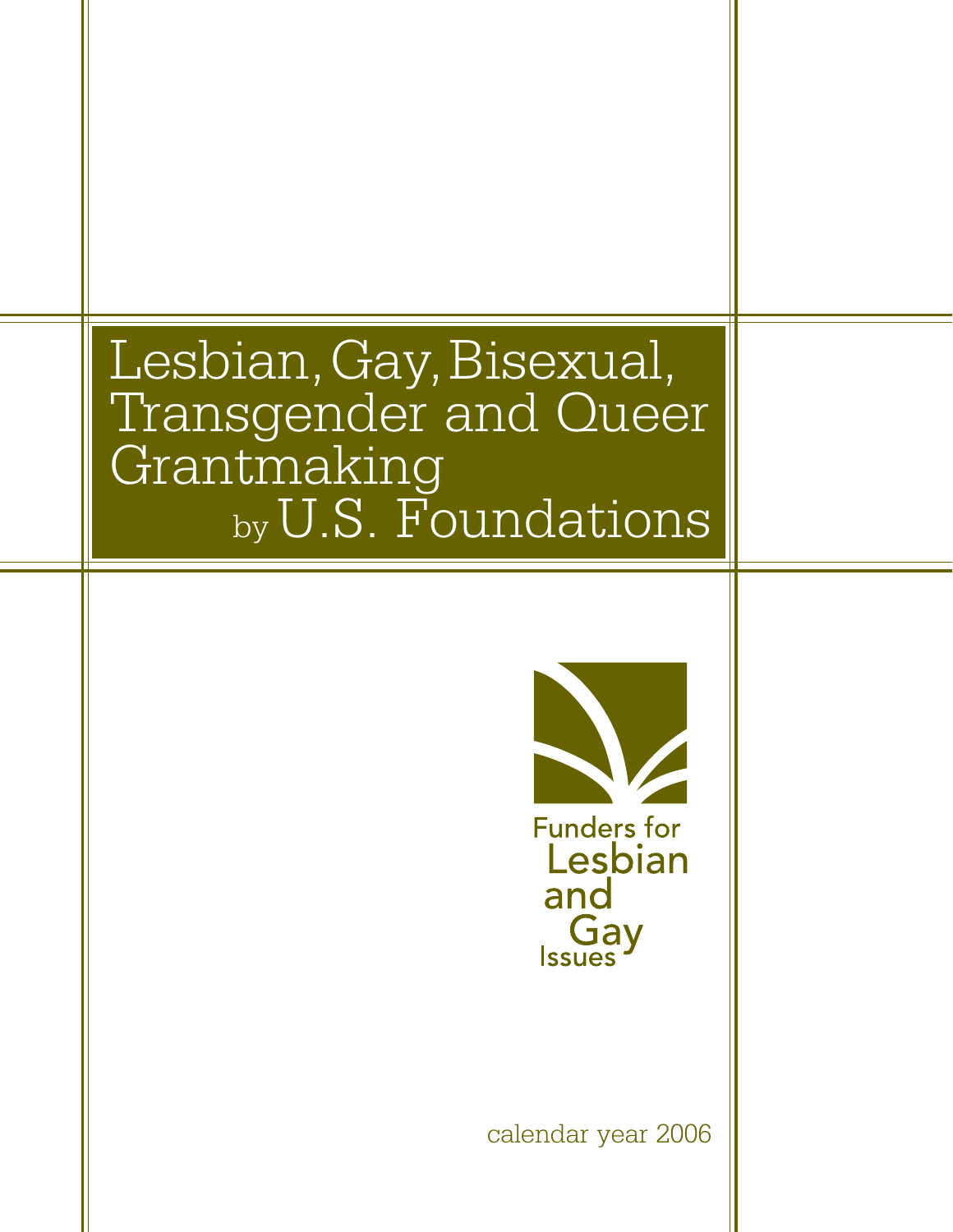## **1** acknowledgements

Funders for Lesbian and Gay Issues thanks our funders whose support of our work has made this research and publication possible.

We also want to extend our thanks to the grantmakers and nonprofit organizations that responded to our requests for information; their reporting provided the bulk of the information in the report.

#### **FUNDERS FOR LESBIAN AND GAY ISSUES STAFF**

Robert Espinoza, Director of Research and Communications Kim Ford, Operations Manager Karen Zelermyer, Executive Director

#### **Project Consultant**

Nancy Cunningham

Funders for Lesbian and Gay Issues, "Report on Lesbian, Gay, Bisexual, Transgender and Queer Grantmaking by U.S. Foundations (Calendar Year 2006)."

Copyright © 2008 Funders for Lesbian and Gay Issues

#### **MISSION:**

Funders for Lesbian and Gay Issues seeks equality and rights for lesbian, gay, bisexual, transgender and queer (LGBTQ) individuals and communities by mobilizing philanthropic resources that advance racial, economic and gender justice.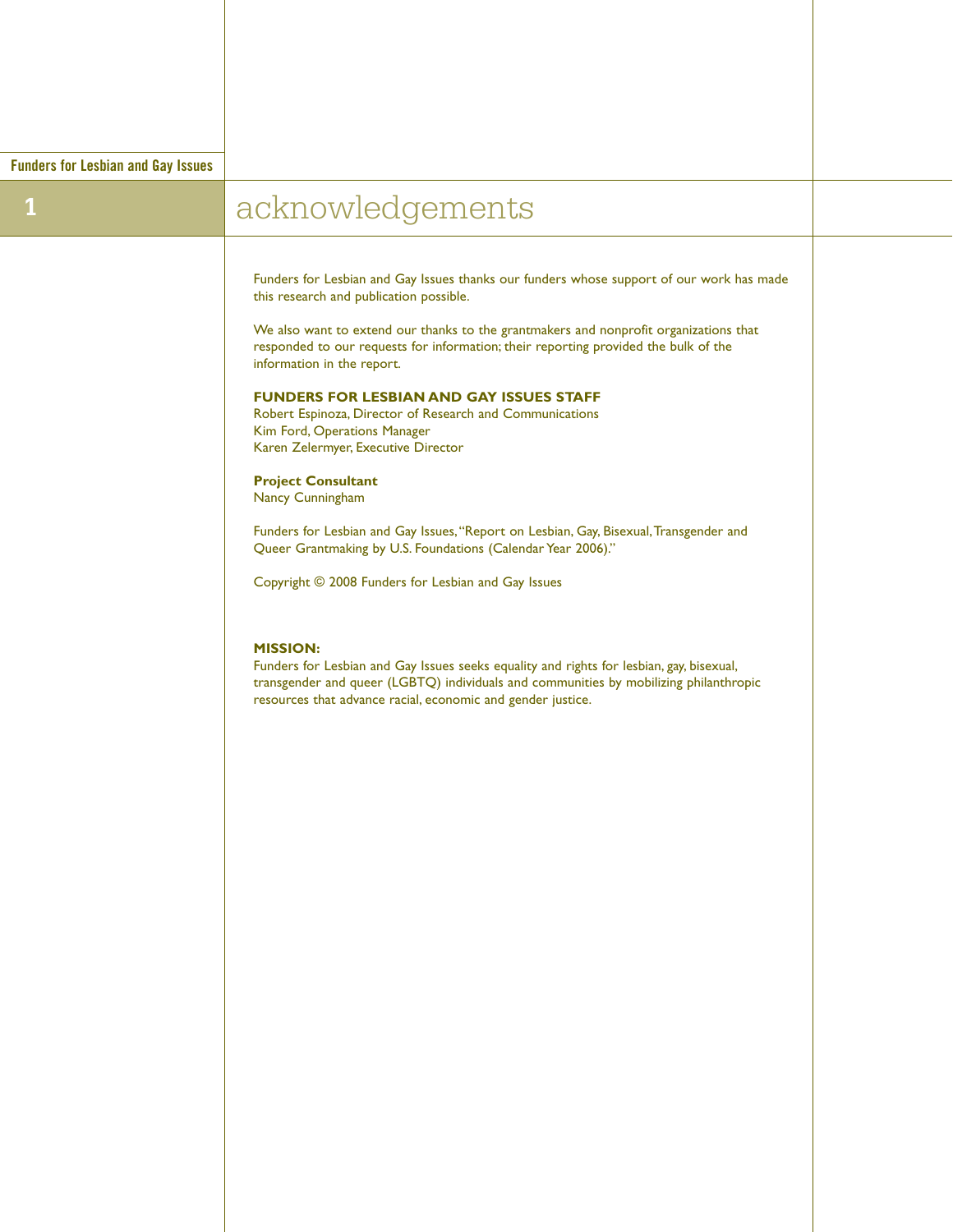## introduction **2**

**This report marks** the fifth year that Funders for Lesbian and Gay Issues has mapped funding by U.S. foundations to lesbian, gay, bisexual, transgender and queer (LGBTQ) issues and communities. Since 2002, there have been significant advances across all foundation types, regions of the country and issues supported. Funding of LGBTQ issues has more than doubled from just under \$30 million in 2002 to more than \$65.5 million in 2006. However, while the gains are impressive, support for these issues continues to represent a mere 0.1 percent of the total funding by U.S. foundations.

Later this year we will release a five-year retrospective of LGBTQ grantmaking based on data collected between 2002 and 2006. The following report presents data and analysis of LGBTQ funding in 2006.

Funding to LGBTQ issues increased in 2006 to a record high of \$65.5 million, a 24 percent increase from 2005. The number of funders of LGBTQ issues expanded from 199 in 2005 to 266 in 2006 and the number of LGBTQ grants increased by nearly 20 percent.

The number of larger grants rose as well, with 31 percent more grants equal to or exceeding \$100,000 awarded in 2006 than in 2005.

For the fifth consecutive year, children and youth received the largest amount of funding of all population groups. The most significant shift in population group support was to LGBTQ communities of color, which increased from \$2.9 million in 2005 to \$5.7 million in 2006.

Advocacy topped the list of strategies funded for the second consecutive year. Among issues funded, civil rights once again garnered the highest level of grant support, receiving 23 percent of the dollars awarded in 2006.

Funders for Lesbian and Gay Issues publishes this report as a tool for grantmakers interested in developing, refining and assessing their support of LGBTQ issues. The report also serves as a resource for the LGBTQ community and our allies, providing information to assist efforts in advocating for increased philanthropic support. The data and analysis in this report further helps to identify gaps and trends in LGBTQ funding, which may lead to more effective allocation of resources.

We are deeply grateful to the thousands of nonprofit organizations and hundreds of grantmakers throughout the world that advance this critical work.

Karen Zelermyer Executive Director *January 2008*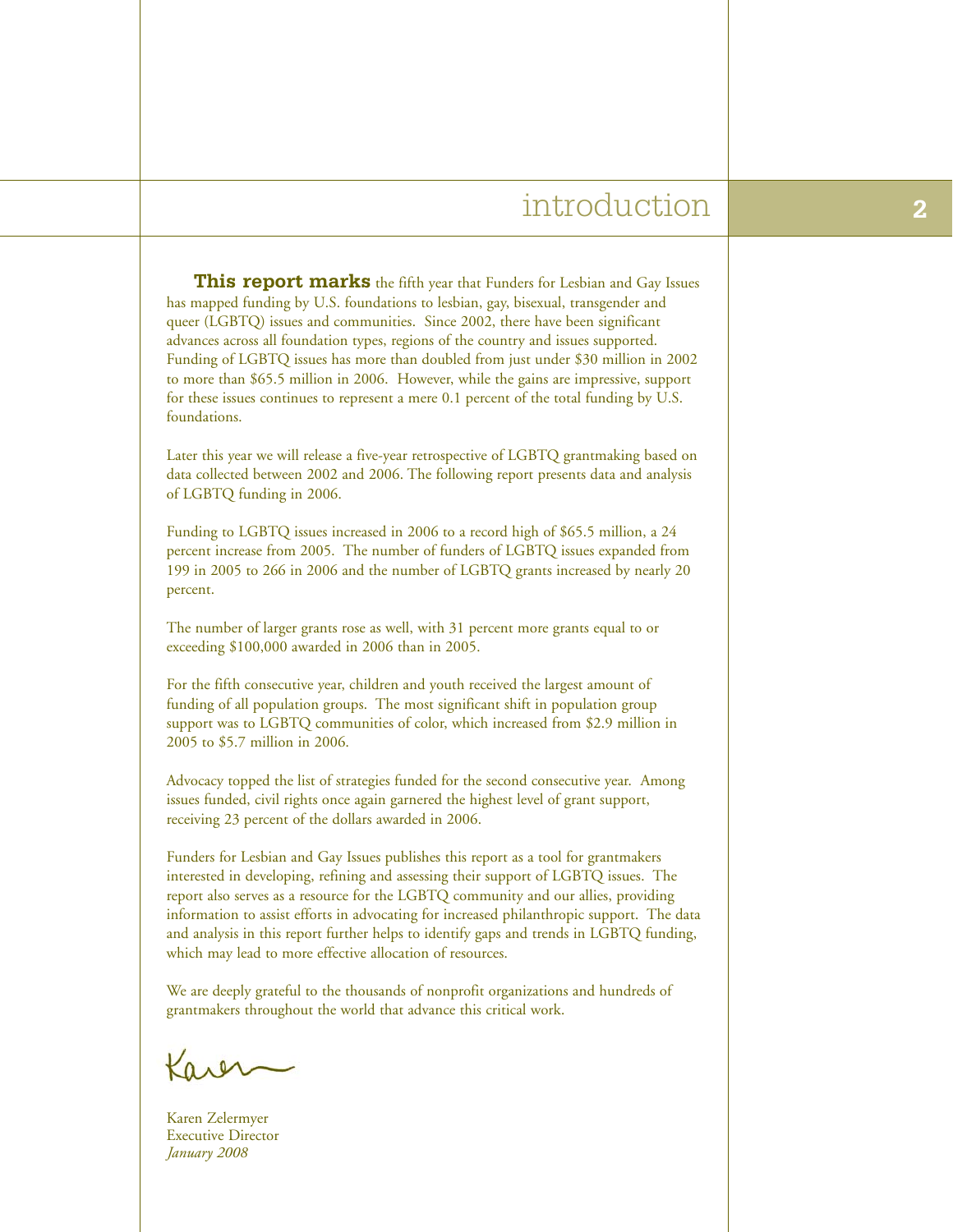## **3** at a glance

### **2006 Report Highlights**

- 1. In 2006, 266 U.S.-based grantmakers awarded 3,042 grants supporting LGBTQ organizations and projects, totaling \$65.6 million dollars—a 24 percent increase from 2005.
- 2. Independent foundations again provided the largest amount of LGBTQ funding in 2006.
- 3. The combined funding from the top 10 LGBTQ grantmakers represented 52 percent of total LGBTQ giving in 2006, an increase of 4 percentage points from 2005.
- 4. The top 10 foundations, by number of grants awarded, accounted for 46 percent of total grants made in 2006.
- 5. Twelve percent of LGBTQ giving in 2006 came from 12 of the top 50 U.S. foundations, by asset size.
- 6. Ten non-profit organizations received more than one-quarter of all LGBTQ dollars granted in 2006.
- 7. As in previous years, national LGBTQ organizations received the majority of LGBTQ grantmakers' support in terms of total giving. In regards to total grants, more than half went to local LGBTQ organizations and projects.
- 8. More than half of LGBTQ total giving went to program support, exceeding funding to general operating support by nine percentage points. In contrast, 52 percent of LGBTQ total grants went to general operating support and 43 percent went to programs.
- 9. Grantmakers again awarded the highest amount of support to children and youth, while total giving to LGBTQ communities of color nearly doubled from 2005 to 2006.
- 10. Advocacy received the most funding among the specific strategies supported by grantmakers in 2006.
- 11. Among issues supported by LGBTQ grantmakers, LGBTQ civil rights efforts far outstripped the others.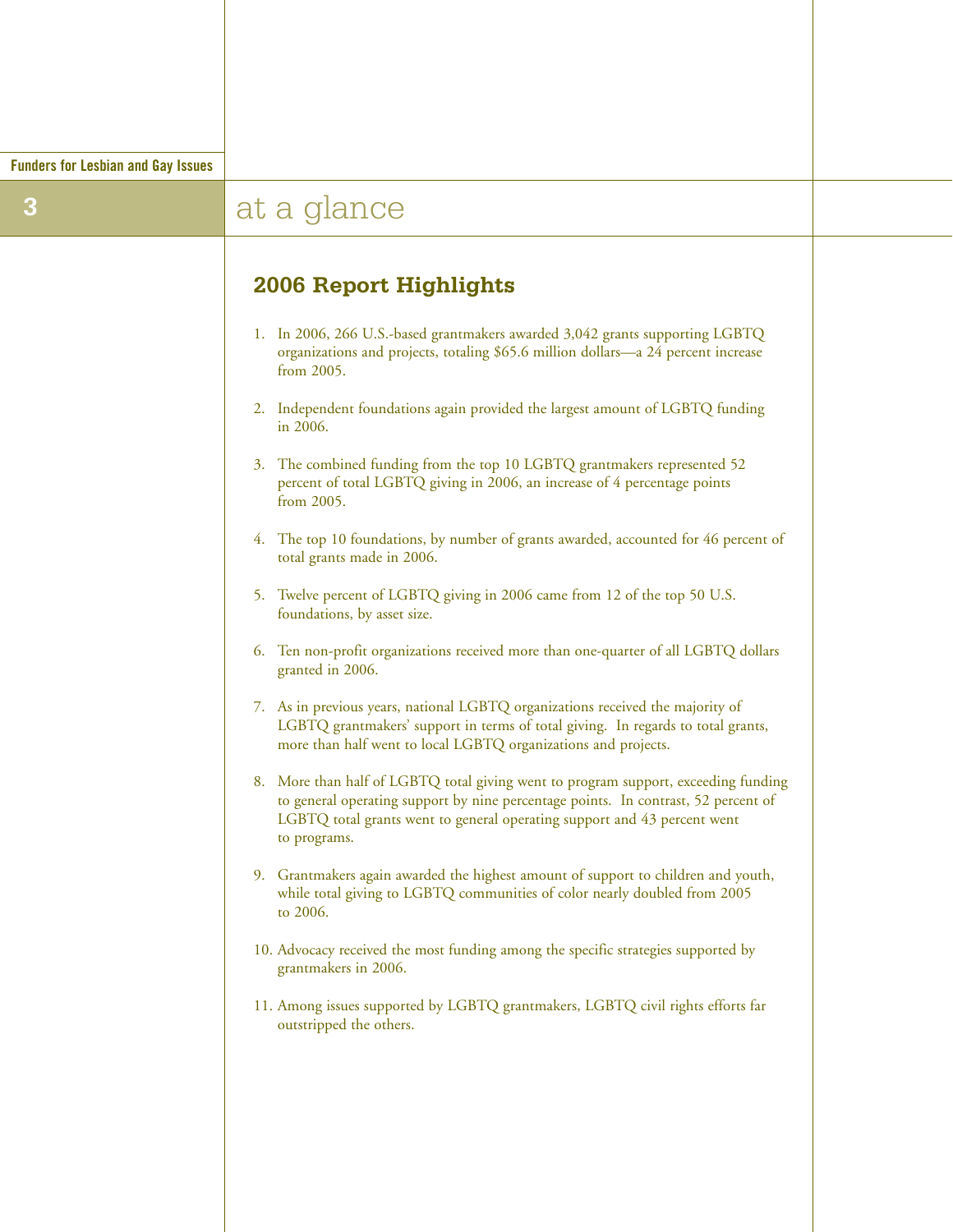## an in-depth view **4**

1. In 2006, 266 U.S.-based grantmakers awarded 3,042 grants supporting LGBTQ organizations and projects totaling \$65.6 million dollars—a 24 percent increase from 2005.

- This study identified 266<sup>1</sup> grantmakers in 2006 that awarded grants to LGBTQ organizations and issues; these funders included 129 independent foundations, 44 community foundations, 66 public foundations, 22 corporate foundations/giving programs and five non-profit organizations and "other" funders.<sup>2</sup>
- In 2006, 266 funders awarded 3,042 grants totaling \$65,656,965 to LGBTQ issues—67 more funders than in 2005. Total grants awarded increased by 482 (19 percent) and total giving increased by \$12,799,279 (24 percent).
- The average LGBTQ grant in 2006 was \$21,583; the median grant was \$5,000.
- In 2006, 162 LGBTQ grants were awarded that were equal to or exceeding \$100,000. Of these 162 grants, seven grants were \$500,000 and above and one grant was for more than \$1 million. In 2006, 31 percent more grants equal to or exceeding \$100,000 were awarded than in 2005; however, three grants in 2005 were for \$1 million or above.
- In 2006, an additional \$3,361,869 was awarded by private foundations to public foundations for the purposes of regranting. To avoid "double counting," this figure is not included in the total figures above.
- Ninety-one of the funders reporting LGBTQ grants in 2006 did not appear in the 2005 listing; of these grantmakers, 43 had never been identified through our research as supporting LGBTQ issues. In contrast, 24 LGBTQ funders in 2005 were not included in the 2006 report.<sup>3</sup>
- According to The Foundation Center, U.S. foundations awarded \$40.7 billion in grants in 2006. The \$65.7 million of LGBTQ total giving represents slightly more than 0.1 percent of all grant dollars given in 2006—the same percentage as in previous years.

<sup>1.</sup> The grantmaking activity of 492 funders was reviewed for this report; 204 foundations made no LGBTQ-specific grants in 2006. In addition, we researched 22 funders who had not yet published their annual report or filed their most recent 990 tax forms, thus we were unable to find their grants list for 2006.

<sup>2. &</sup>quot;Other" includes anonymous and unspecified gifts/donors.

<sup>3.</sup> These 24 foundations noted here include: 22 foundations that awarded LGBTQ grants in 2005 but made no such grants in 2006; one foundation that merged with another funder in 2005; and one foundation that had not published the data necessary to measure its grantmaking in time for the 2006 report.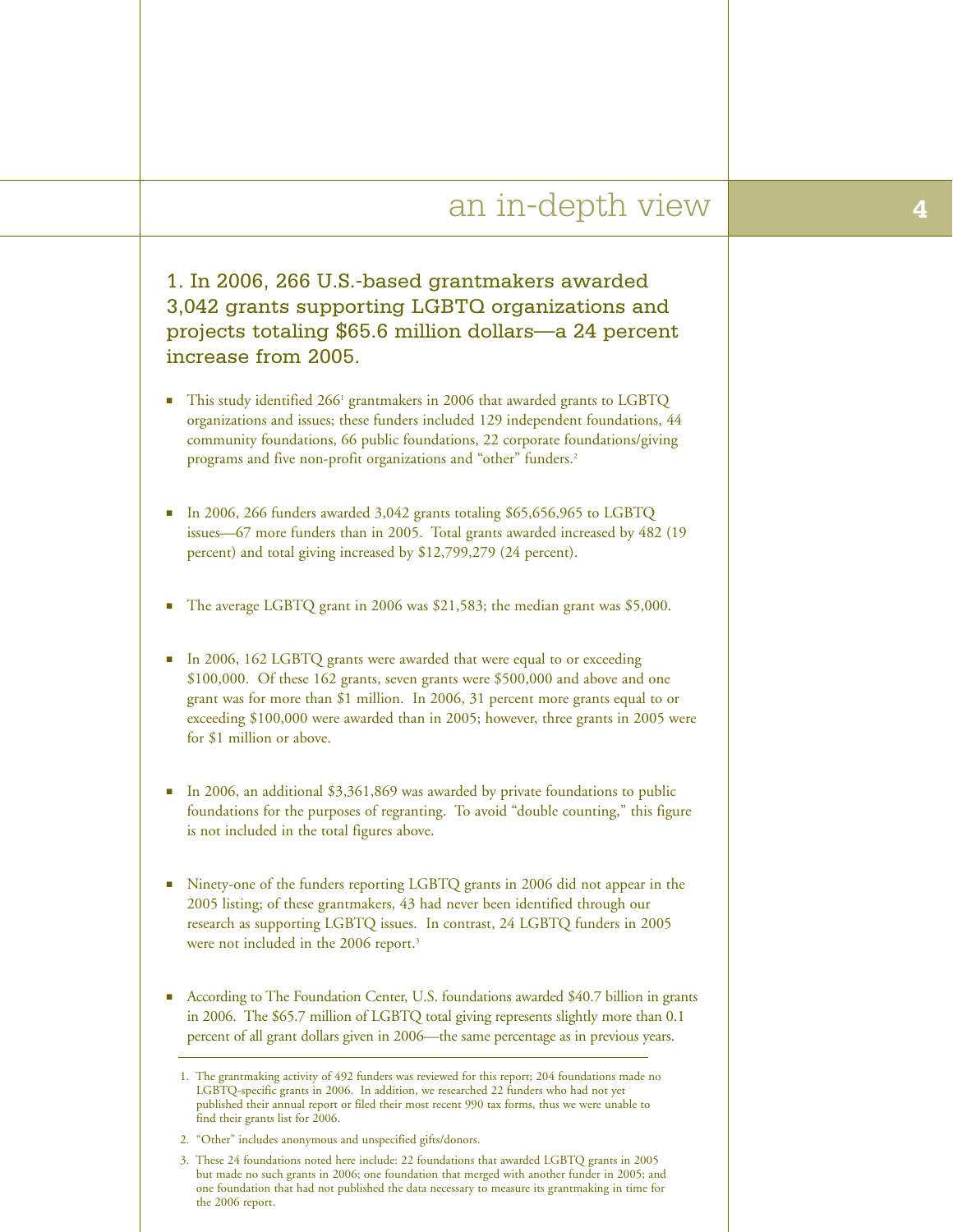## **5 a** an in-depth view

### 2. Independent foundations again provided the largest amount of LGBTQ funding in 2006.

- Independent foundations gave 61 percent of all LGBTQ grant dollars in 2006, equal to the figure awarded in 2005, and 33 percent of the grants awarded.
- The average grant amount from independent foundations (\$39,568) was nearly three times as large as the average grant from any other foundation type in 2006 and slightly higher than the average grant in 2005. The median LGBTQ grant in 2006 was \$15,000.
- Public foundations awarded 17 percent of all LGBTQ grant dollars, the same percentage awarded in 2005 and 46 percent of the grants, a decrease of three percentage points since 2005. The average grant was \$7,914 and the median grant was \$2,500.
- Of the \$11,117,987 granted by public foundations to LGBTQ issues in 2006, 54% were awarded by LGBTQ foundations, 30% by progressive foundations, 10% by women's foundations and 6% by religious public foundations.
- Forty-four community foundations awarded 13 percent of the grants and 6 percent of the grant dollars, comparable to the percentages awarded in 2005. The average grant was \$9,506 and the median grant \$2,977. Thirty-two of the 44 community foundations reporting grants were National Lesbian and Gay Community Funding Partnership sites.<sup>4</sup>
- Donor-advised funds accounted for 29 percent of the combined funding reported by community and public foundations, equal to the percentage awarded in 2005. Donor-advised funds represented 27 percent of all grants awarded in 2006 and 7 percent of the overall dollars given.
- Twenty-two corporate foundations/giving programs awarded \$2,419,082 in 173 grants to LGBTQ causes (4 percent of grant dollars; 6 percent of grants given). Eight more corporate funders were identified in 2006 than in 2005, and the 2006 corporations awarded \$1.1 million more in funding and twice as many grants as the 2005 corporate funders. The average grant was \$13,983 and the median grant was \$6,000.

<sup>4.</sup> The National Lesbian and Gay Community Funding Partnership was a project of Funders for Lesbian and Gay Issues that supported the development of LGBTQ funds within community foundations.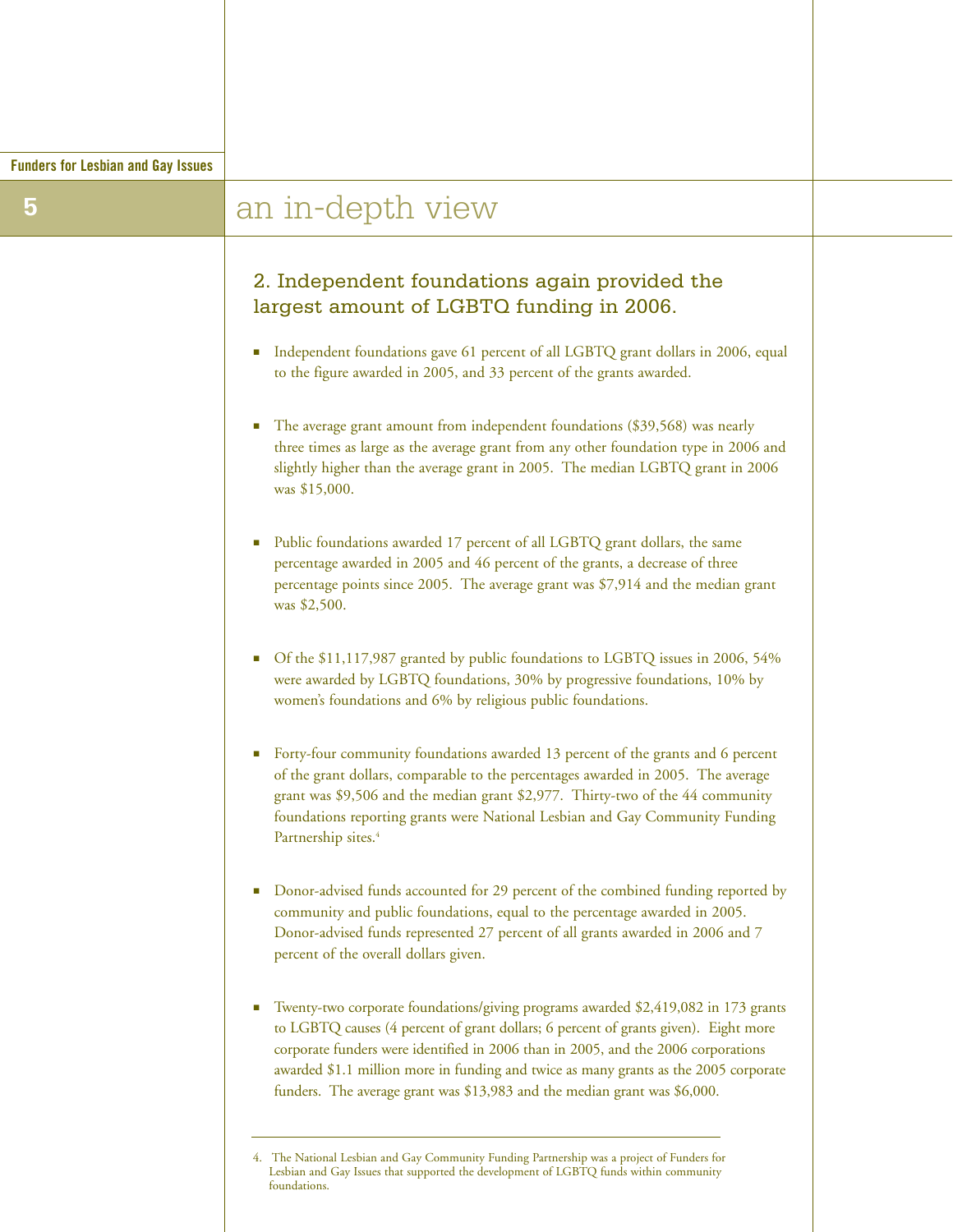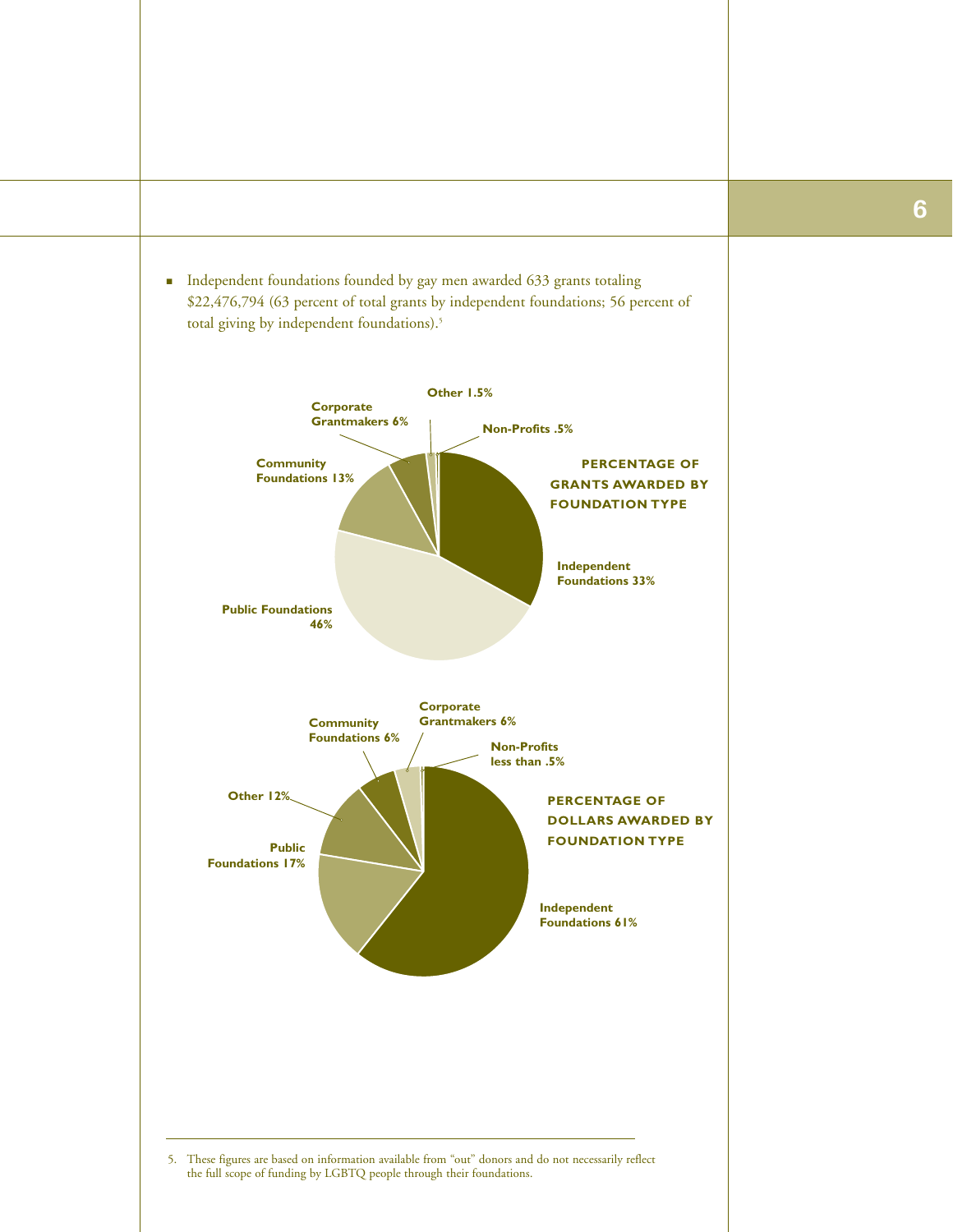|  | <b>Funders for Lesbian and Gay Issues</b> |  |  |  |  |  |
|--|-------------------------------------------|--|--|--|--|--|
|--|-------------------------------------------|--|--|--|--|--|

## **7 a** an in-depth view

3. The combined funding from the top 10 LGBTQ grantmakers represented 52 percent of total LGBTQ giving in 2006, an increase of 4 percentage points from 2005.

- The top 10 LGBTQ grantmakers collectively awarded 992 grants (33 percent of total LGBTQ grants) totaling \$34,349,400 (52 percent of total dollars awarded). These foundations gave 9 percentage points more grants and 4 percentage points more dollars than the top 10 LGBTQ grantmakers in 2005.
- The average grant from the top 10 funders was \$34,626; the median grant was \$7,750.
- The remaining pool of 256 funders awarded 2,050 grants totaling \$31,307,565. The average grant for these 256 funders was \$15,272 and the median grant \$4,000.
- Among the 266 LGBTQ grantmakers, 153 funders (57 percent) gave fewer than \$50,000 in total grants, while 110 foundations (41 percent) gave fewer than \$25,000 in total grants.
- The top four foundations awarded \$24,212,121 (37 percent) through 346 grants (11 percent of total), six percentage points higher than the grant dollars awarded by the top four foundations in 2005.
- Seven of the top 10 LGTQ funders are independent foundations and three are public foundations.
- The Arcus Foundation was the largest LGBTQ funder in 2006 by total giving, awarding \$8,492,093 in grant dollars through 108 grants. Its total giving represented 13 percent of the total grant dollars awarded in 2006 and was more than \$2.4 million higher than what the top donor gave in 2005.
- Four of the top 10 LGBTQ funders in 1006 independent foundations started by white, gay men: Gill Foundation, Arcus Foundation, H. van Ameringen Foundation and the David Bohnett Foundation.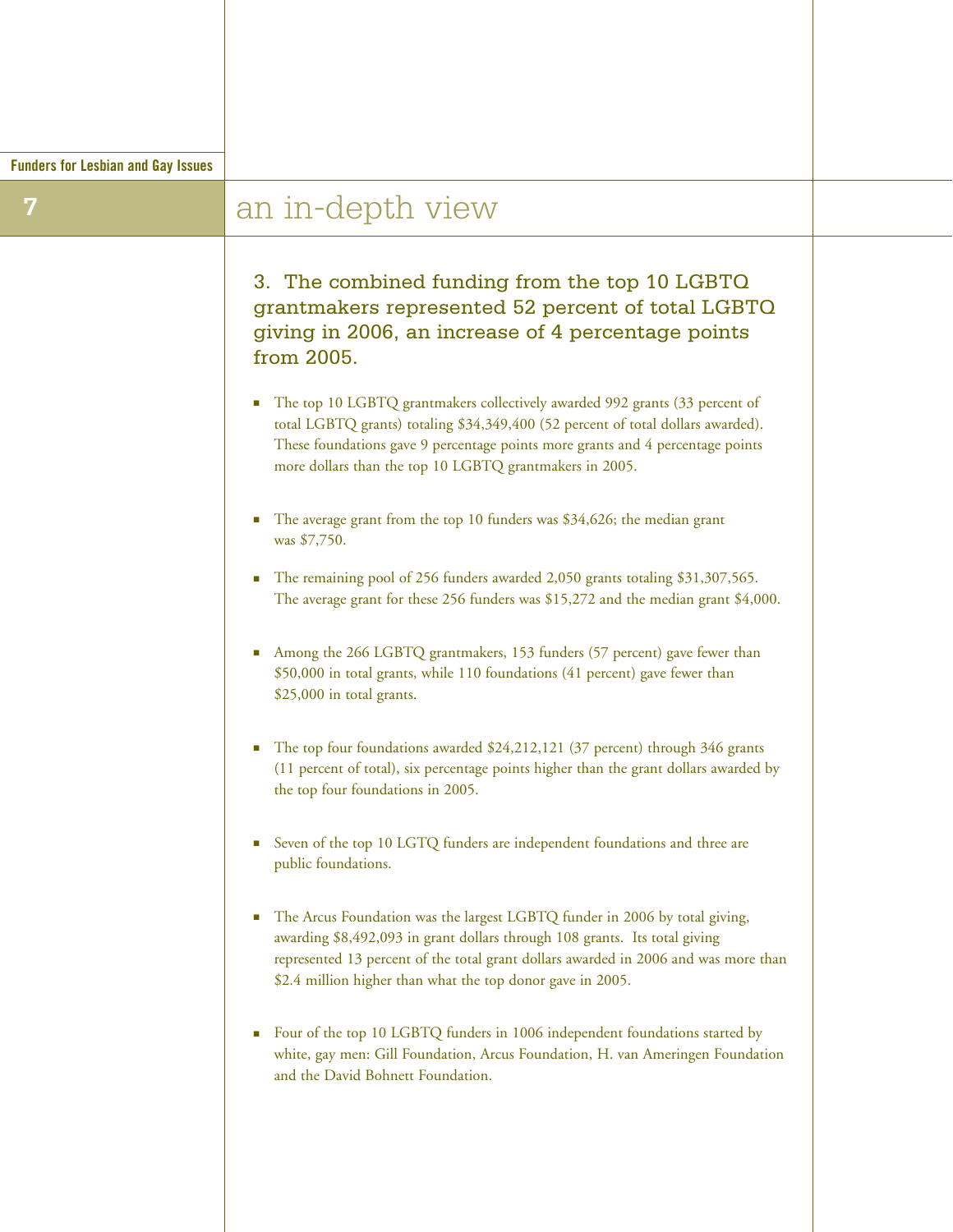#### **TOP 10 FUNDERS OF LGBTQ ISSUES & ORGANIZATIONS BY DOLLARS GRANTED**

| Total \$  |
|-----------|
| 8,492,093 |
| 7.341.507 |
| 4.716.640 |
| 3.661.881 |
| 2,160,000 |
| 1.919.788 |
| 1,706,955 |
| 1,558,017 |
| 1,516,714 |
| 1,275,805 |
|           |

### 4. The top 10 foundations, by number of grants awarded, accounted for 46 percent of total grants made in 2006.

- The top 10 foundations, by number of grants, gave 1,389 grants totaling \$25,016,030, representing 46 percent of all grants awarded and 38 percent of the grant dollars given in 2006. This represents a decrease of two percentage points from the number of grants awarded in 2005. The average grant was \$18,010 and the median grant was \$3,333.
- Six foundations on this list were also included in the top 10 largest funders by dollars awarded.
- Five of these funders are LGBT-focused public foundations, one is a corporate funder and four are independent foundations.

#### **TOP 10 FUNDERS OF LGBTQ ISSUES & ORGANIZATIONS BY NUMBER OF GRANTS AWARDED**

| <b>Foundation</b>                      | # of Grants |
|----------------------------------------|-------------|
| <b>Horizons Foundation</b>             | 267         |
| Astraea Lesbian Foundation for Justice | 209         |
| <b>Pride Foundation</b>                | 206         |
| <b>Gill Foundation</b>                 | 170         |
| <b>Equity Foundation</b>               | 132         |
| <b>Arcus Foundation</b>                | 108         |
| <b>Wells Fargo Foundation</b>          | 88          |
| <b>Stonewall Community Foundation</b>  | 80          |
| David Bohnett Foundation               | 76          |
| H. van Ameringen Foundation            | 53          |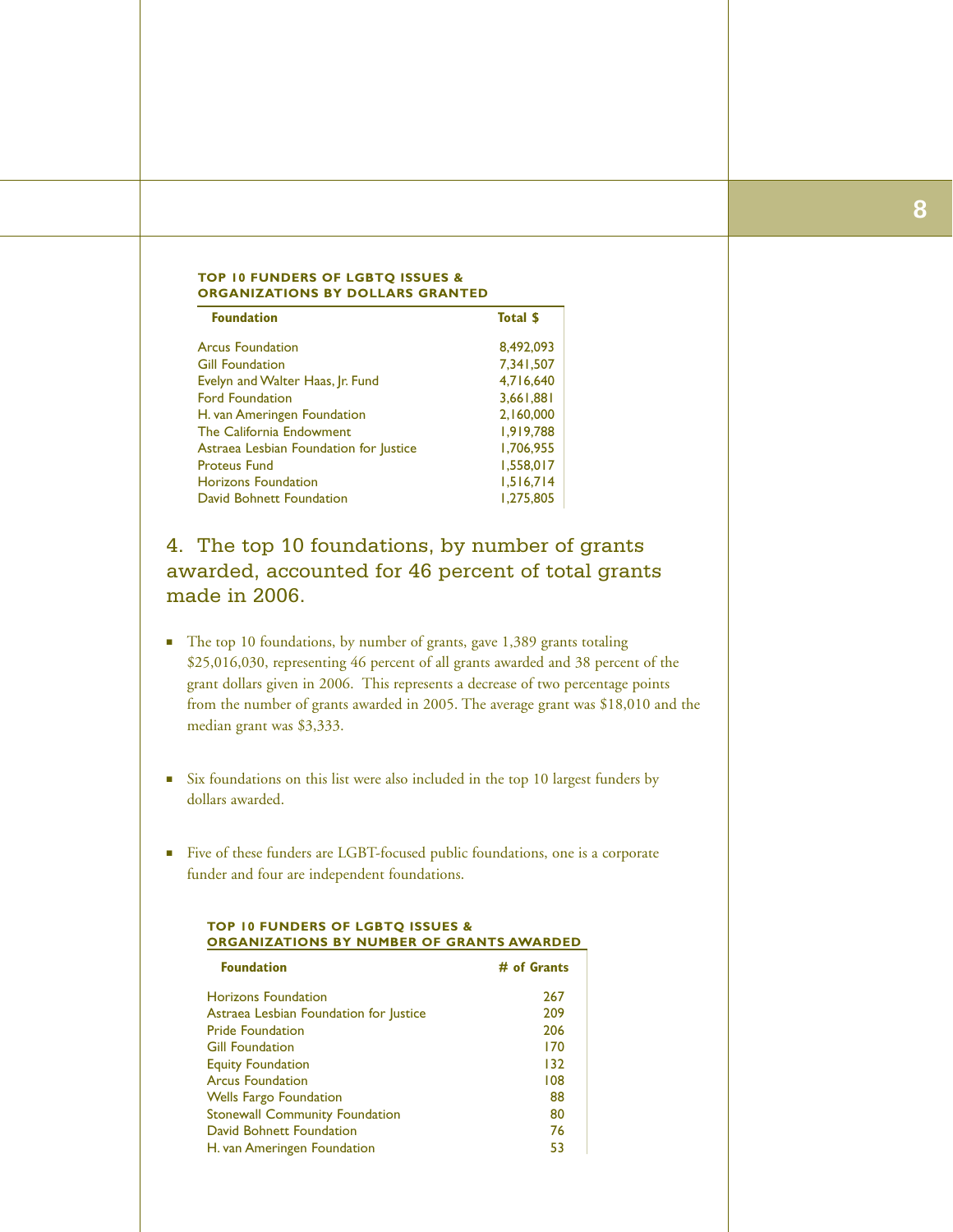## **9 a** an in-depth view

### 5. Twelve percent of LGBTQ giving in 2006 came from 12 of the top 50 U.S. foundations, by asset size.

Note: At the time of this report, 21 of the 50 largest U.S. foundations had not yet published a 2006 annual report or 990; thus, we were unable to review their grants lists.

- Of the 29 foundations that reported grants for 2006 (from 50 largest U.S. foundations pool), 12 awarded LGBTQ grants. The combined LGBTQ giving of these foundations was \$8,030,134, representing 12 percent of the LGBTQ grantmaking in 2006.
- The total LGBTQ giving of the two largest foundations, by asset size, listed in our database (Ford Foundation and The California Endowment) was \$5,581,669, which represents 8 percent of the LGBTQ giving in 2006. The combined giving of the two largest LGBTQ funders (by asset size) in 2006 was \$1,281,203 more than the combined giving in 2005.
- Four of the 12 foundations awarded only one LGBTQ grant.

### 6. Ten non-profit organizations received more than one-quarter of all LGBTQ dollars granted in 2006.

- The top 10 non-profit organizations combined received \$17,131,622 in LGBTQ grants in 2006, representing 26 percent of the grant dollars awarded. They received an increase of nearly \$2.6 million dollars over 2005.
- Five of the 10 organizations in 2006 were on the top 10 list in 2005.
- Eight of the organizations were national or international in scope, one focused its efforts locally and the other worked at the state level.
- Nine of the 10 organizations received grants totaling more than \$1 million dollars, in comparison to six out of the 10 organizations in 2005.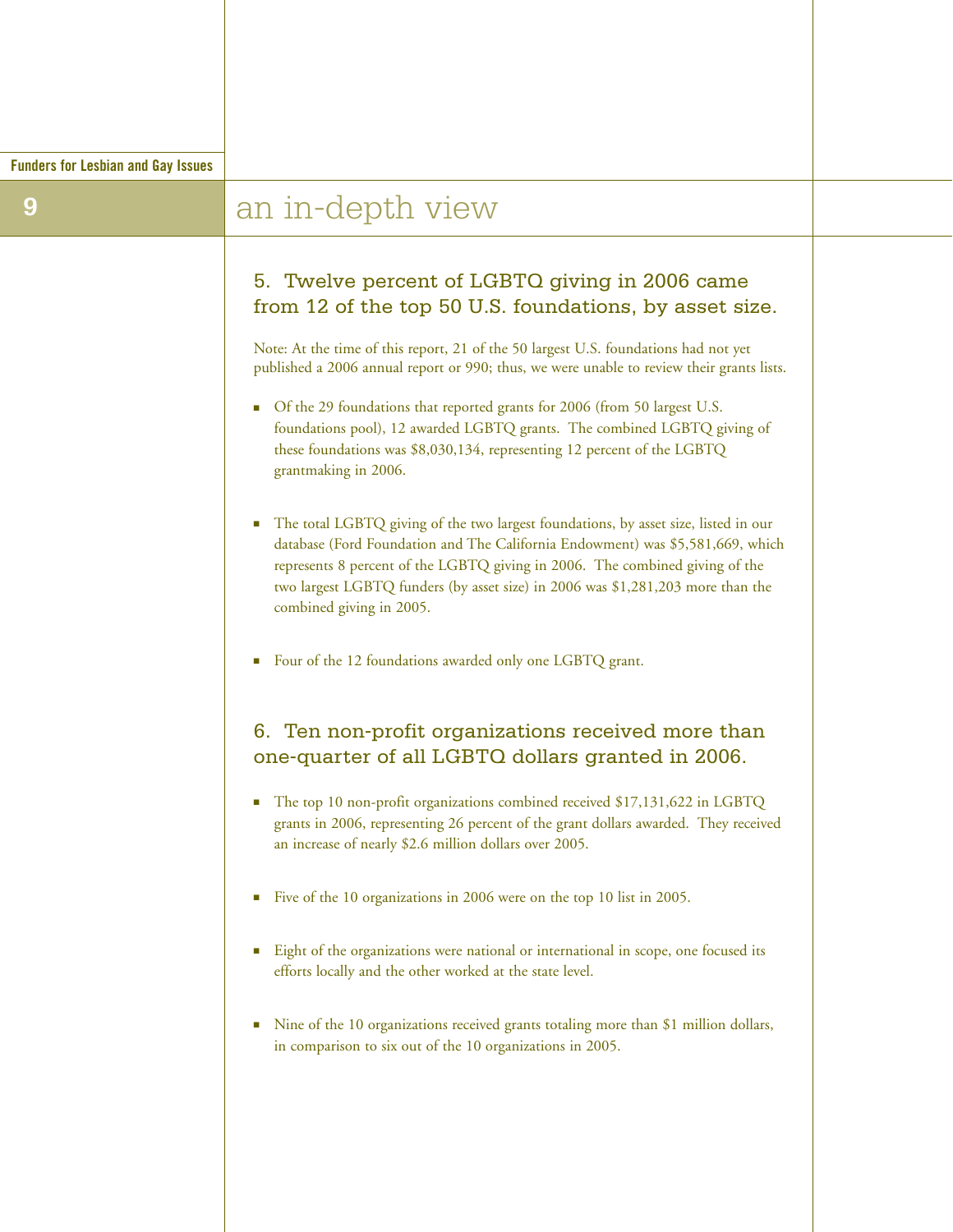### **10**

#### **TOP 10 ORGANIZATIONS BY DOLLARS GRANTED**

| <b>Organization</b>                                           | <b>Total \$</b> |
|---------------------------------------------------------------|-----------------|
| National Gay and Lesbian Task Force                           | 3,934,556       |
| Lambda Legal Defense and Education Fund                       | 2,262,871       |
| Astraea Lesbian Foundation for Justice                        | 2,053,500       |
| Gay & Lesbian Alliance Against Defamation                     | 1,560,022       |
| Gay, Lesbian and Straight Education Network                   | 1,451,224       |
| <b>Equality California Institute</b>                          | 1.299.550       |
| Funders for Lesbian and Gay Issues                            | 1,291,223       |
| American Civil Liberties Union Lesbian and Gay Rights Project | 1,221,000       |
| National Center for Lesbian Rights                            | 1,101,026       |
| Lesbian, Gay, Bisexual and Transgender Community Center of NY | 956.650         |

### 7. As in previous years, national LGBTQ organizations received the majority of LGBTQ grantmakers' support in terms of total giving. In regards to total grants, more than half went to local LGBTQ organizations and projects.

- National organizations received 46 percent of the grant dollars awarded, comparable to the percentage awarded in 2005. Local organizations garnered nearly a third (32 percent) of the grant dollars, down three percentage points from 2005. Funding to statewide organizations increased by two percentage points from the previous year.
- International organizations received seven percent of the funding, the same percentage as in 2005.
- More than half of the grants awarded (55%) went to local organizations, 27% went to national organizations, 11% to statewide groups, 6% to organizations doing international work, and 1% to organizations working across several states. These percentages are comparable to previous years.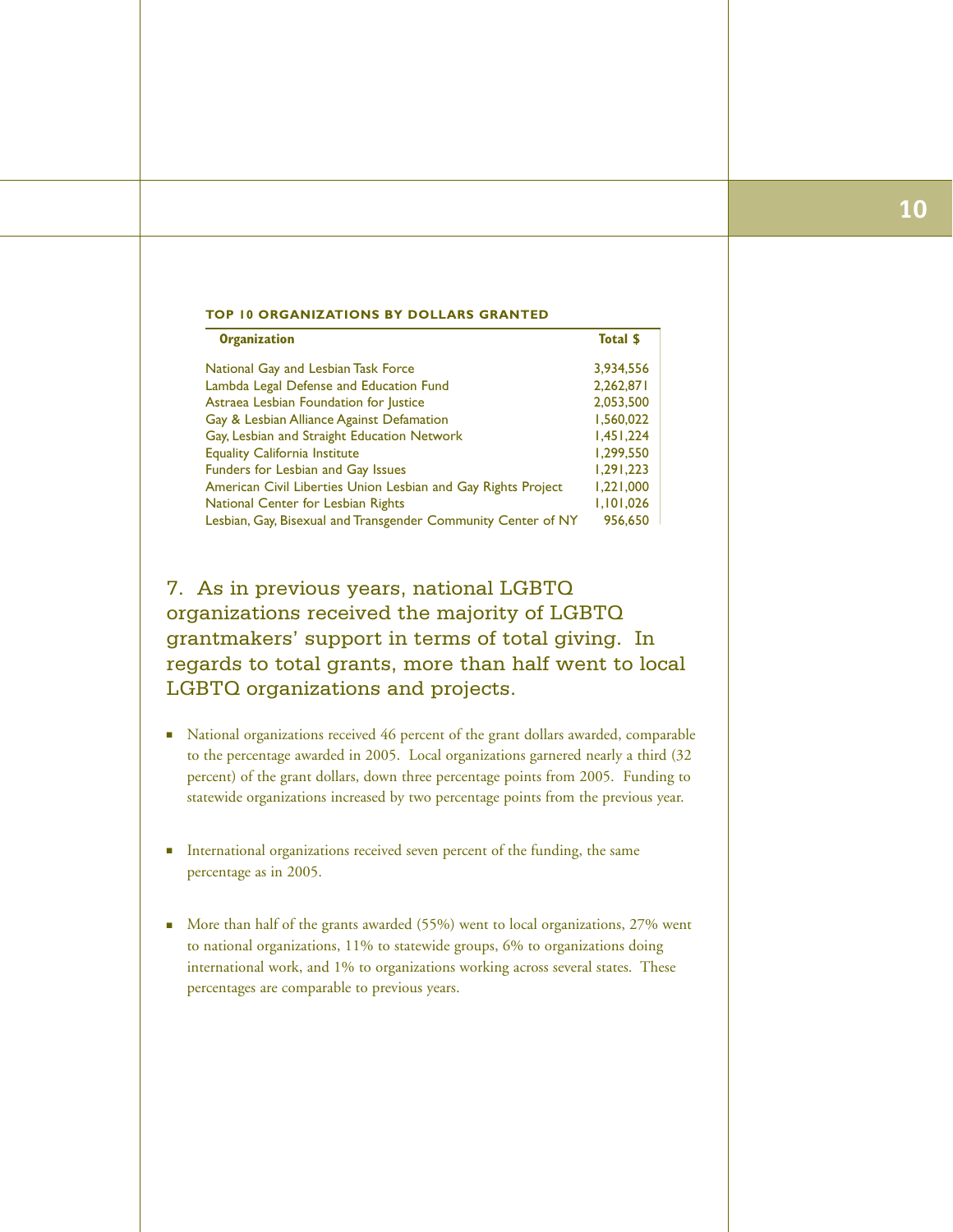**Funders for Lesbian and Gay Issues**

## **11 an** in-depth view



#### **AVERAGE / MEDIAN GRANT SIZE BY GEOGRAPHIC FOCUS**

| <b>Organization</b>                | Average \$ | Median \$ |
|------------------------------------|------------|-----------|
| <b>Local Organizations</b>         | 12.552     | 3.100     |
| <b>Statewide Organizations</b>     | 27.790     | 8,900     |
| <b>Multi-State Organizations</b>   | 24,604     | 5,725     |
| <b>National Organizations</b>      | 36.588     | 7,500     |
| <b>International Organizations</b> | 25.235     | 6.000     |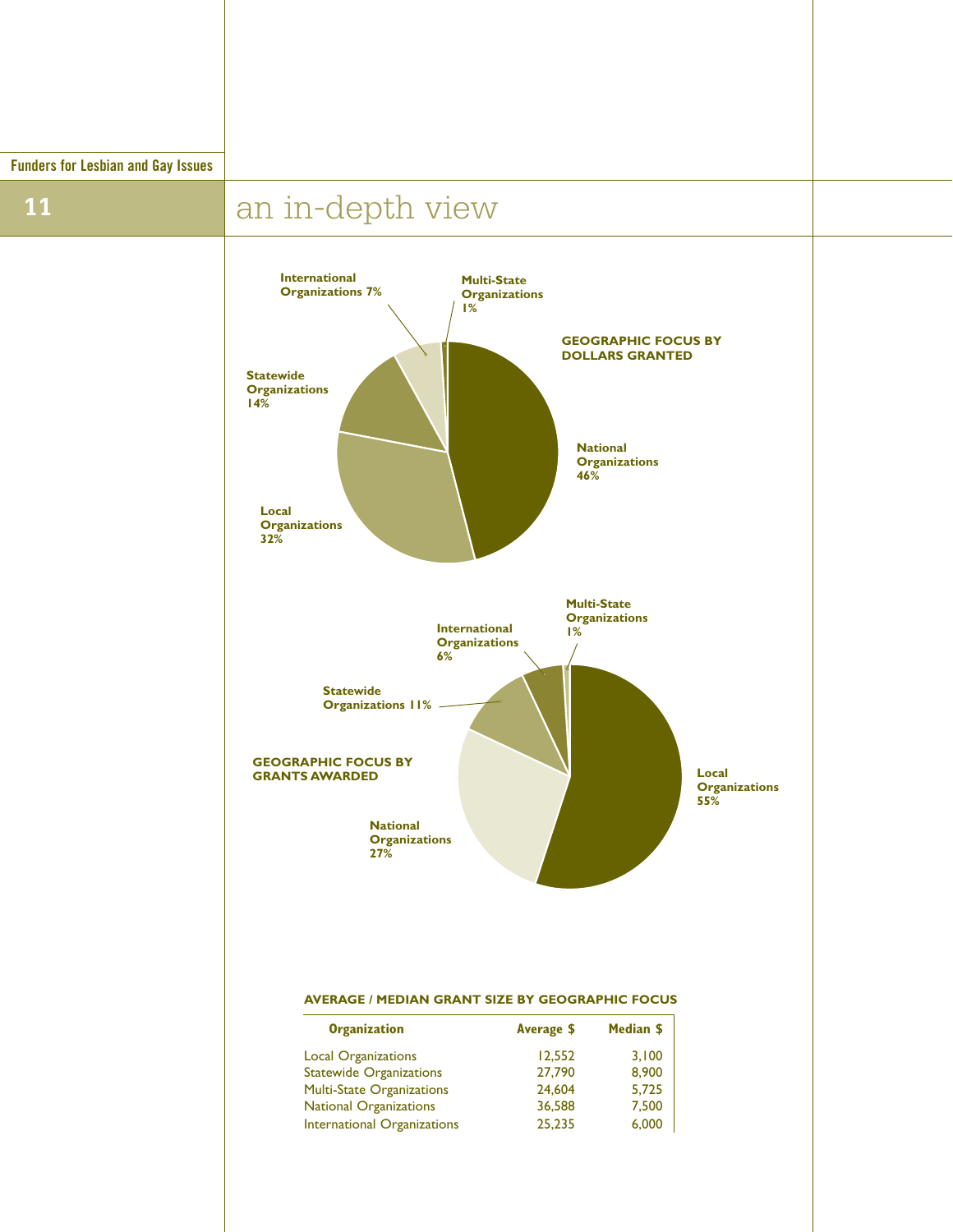- Thirty-six percent of international funding went to U.S.-based organizations—nine percent lower than the percentage of funding in 2005.
- Eighty-nine percent of the grants dollars awarded and 84 percent of the grants awarded to national organizations were concentrated in three states: New York, California and the District of Columbia.
- Local organizations in three states—California, New York and Michigan—received 70 percent of the total local grant dollars and 48 percent of the total number of local grants awarded. These three states received 22 percent of all the grant dollars awarded in 2006.
- Regional distribution of grants has not changed since tracking of LGBTQ grants began in 2002, with the Northeast receiving the most grant dollars awarded and the West receiving the largest number of grants awarded in 2006.
- Based on the data collected, 48 of the 50 states and the District of Columbia received LGBTQ grants in 2006, representing the broadest distribution of grants across the country since we began tracking LGBTQ funding in 2002. North Dakota and Mississippi were the only states that did not receive LGBTQ grants in 2006. Organizations in South Dakota received three grants—the first time the state has received LGBTQ funding since tracking began in 2002.

| <b>Region</b>    | # of Grants | \$ Amount  |
|------------------|-------------|------------|
| West             | 1,180       | 19,671,911 |
| <b>Northeast</b> | 897         | 24,911,142 |
| South            | 409         | 10.090.823 |
| <b>Midwest</b>   | 393         | 7.242.822  |
| International    | 157         | 3,001,510  |
| Not Categorized  | 6           | 738,757    |

#### **REGIONAL DISTRIBUTION OF LGBTQ GRANTS AND FUNDING**

8. More than half of LGBTQ total giving went to program support, exceeding funding to general operating support by nine percentage points. In contrast, 52 percent of LGBTQ total grants went to general operating support and 43 percent went to programs.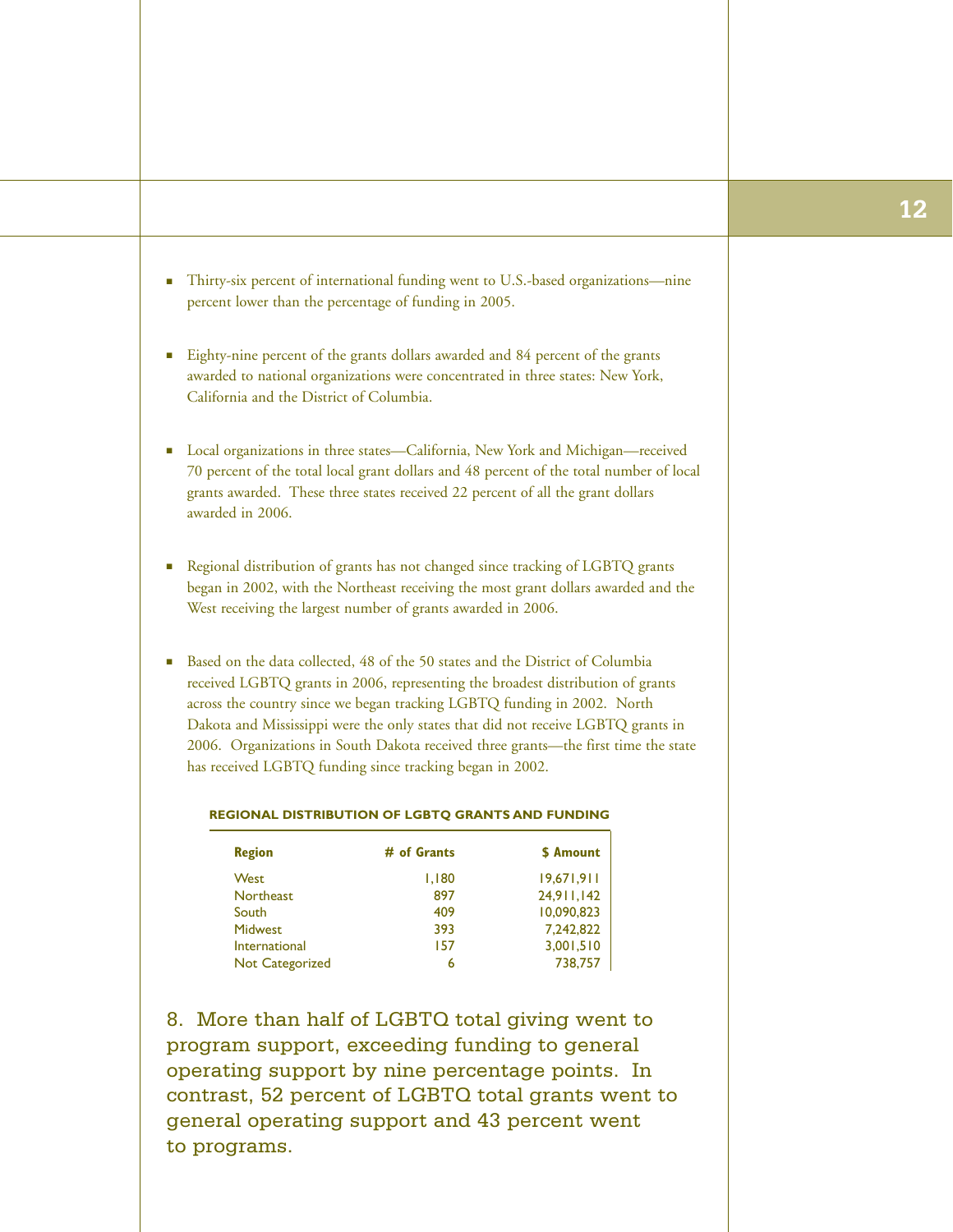## **13 a** an in-depth view

- Fifty-two percent of the funding went to program support and 43 percent of the funding provided general operating support in 2006, an increase of one percentage point in general operating funds since 2005.
- Fifty-two percent of the grants in 2006 were awarded to general operating support, 43 percent were awarded to programs and 5 percent to other types of grants. These percentages are comparable to those awarded in 2005.

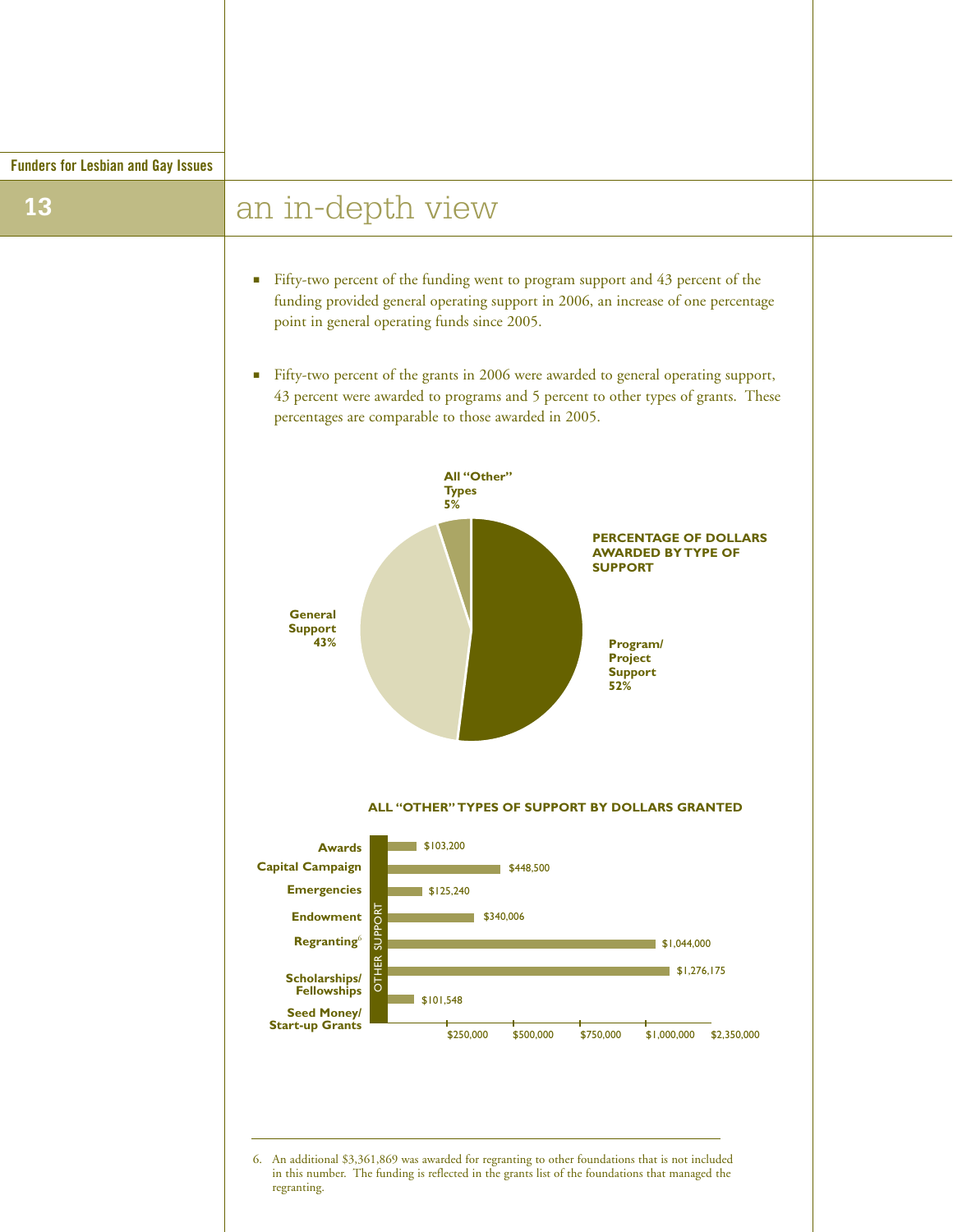

### 9. Grantmakers again awarded the highest amount of support to children and youth,7 while total giving to LGBTQ communities of color nearly doubled from 2005 to 2006.

- As in the previous four years of tracking LGBTQ funding, organizations and projects that explicitly address children and youth received the most funding of any population group, garnering 17 percent of the dollars awarded, representing a \$138,000 increase since 2005 and 19 percent of total grants, a decrease of three percentage points from 2005.
- Nine percent of the grant dollars awarded in 2006 went to LGBTQ organizations and projects explicitly addressing LGBTQ people of color, an increase of three percentage points from 2005. Total giving to LGBTQ communities of color nearly doubled from \$2.9 million in 2005 to \$5.7 million in 2006.
- Among all LGBTQ people of color groups, people of African descent continued to receive the highest percentage of funding at 3 percent, up one percentage point from 2005.
- Fifty-eight percent of all grant dollars awarded went to the general LGBTQ population rather than to any specific demographic subgroup.

<sup>7.</sup> In order to be included in the database, a grant had to target LGBTQ-specific issues, organizations or people. Therefore, when coding grants by population, non-LGBTQ defining characteristics were always given preference.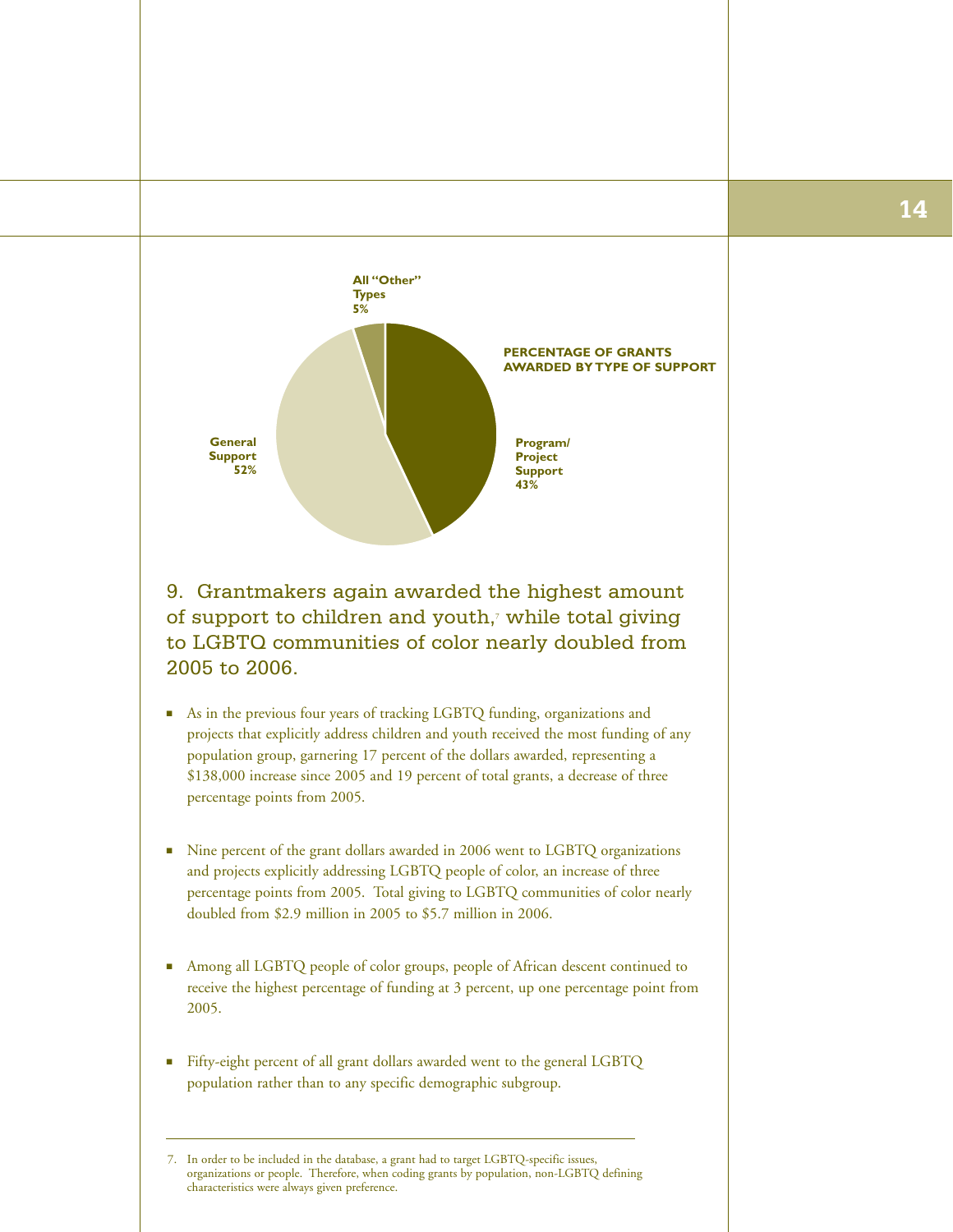## **15** an in-depth view

■ Since 2005, funding to lesbian-focused organizations increased two percentage points to five percent, while funding to organizations explicitly addressing gay men increased by one percentage point to 2 percent of total LGBTQ giving.

| <b>Funding by Issues</b>               | \$ Value<br>of Grants | % of Total<br><b>Dollars Granted</b> | # of<br><b>Grants</b> |
|----------------------------------------|-----------------------|--------------------------------------|-----------------------|
|                                        |                       |                                      |                       |
| <b>AII LGBTO</b>                       | 37,843,761            | 58                                   | 1,835                 |
| Lesbians                               | 3,070,250             | 5                                    | 239                   |
| Transgender                            | 1,377,592             | $\overline{2}$                       | 81                    |
| <b>Gay Men</b>                         | 1,182,042             | $\overline{2}$                       | 100                   |
| <b>Other Sexual Minority</b>           | 37,090                | $\Omega$                             | 6                     |
| <b>Bisexuals</b>                       | 6,000                 | $\Omega$                             |                       |
| LGBTO - General                        | 32,170,787            | 49                                   | 1,408                 |
| <b>Children &amp; Youth</b>            | 10,933,126            | 17                                   | 576                   |
| <b>All People of Color</b>             | 5,757,964             | 9                                    | 234                   |
| People of African Descent              | 2.255.750             | 3                                    | 75                    |
| Asian/Pacific Islanders                | 398,700               |                                      | 27                    |
| <b>Hispanic</b>                        | 375,487               |                                      | 28                    |
| <b>Native Americans</b>                | 11,500                | O                                    | $\overline{4}$        |
| <b>Other Named Groups</b>              | 4.500                 | $\Omega$                             | $\overline{2}$        |
| $POC - General$                        | 2,712,027             | 4                                    | 98                    |
| <b>General Population</b>              | 4,506,716             | 7                                    | 122                   |
| <b>Aging/Elderly/Senior Citizens</b>   | 1,857,527             | 3                                    | 82                    |
| <b>Other Named Group<sup>9</sup></b>   | 1,749,163             | 2.5                                  | 93                    |
| <b>Immigrants/Newcomers/Refugees</b>   | 1,015,000             |                                      | 16                    |
| <b>Military/Veterans</b>               | 915,750               |                                      | 32                    |
| <b>People with Disabilities</b>        | 247,650               | 0.4                                  | $\overline{10}$       |
| <b>Poor/Economically Disadvantaged</b> | 238,750               | 0.4                                  | $\overline{14}$       |
| <b>Offenders/Ex-Offenders</b>          | 204,000               | 0.3                                  | 12                    |
| <b>Women - General</b>                 | 148,858               | 0.2                                  | 9                     |
| <b>Sex Workers</b>                     | 123,700               | 0.2                                  | 6                     |
| <b>Adults - General</b>                | 0                     | $\bf{0}$                             | $\mathbf{0}$          |

#### **FUNDING BY PRIMARY POPULATION SERVED OR ADDRESSED**8

8. The figures in this table do not match the figures on page 4 because this table does not include grants where the primary population was unspecified.

9. The category listed as "Other Named Group" includes clergy and religious groups, educators, health care providers, social workers, grantmakers and journalists.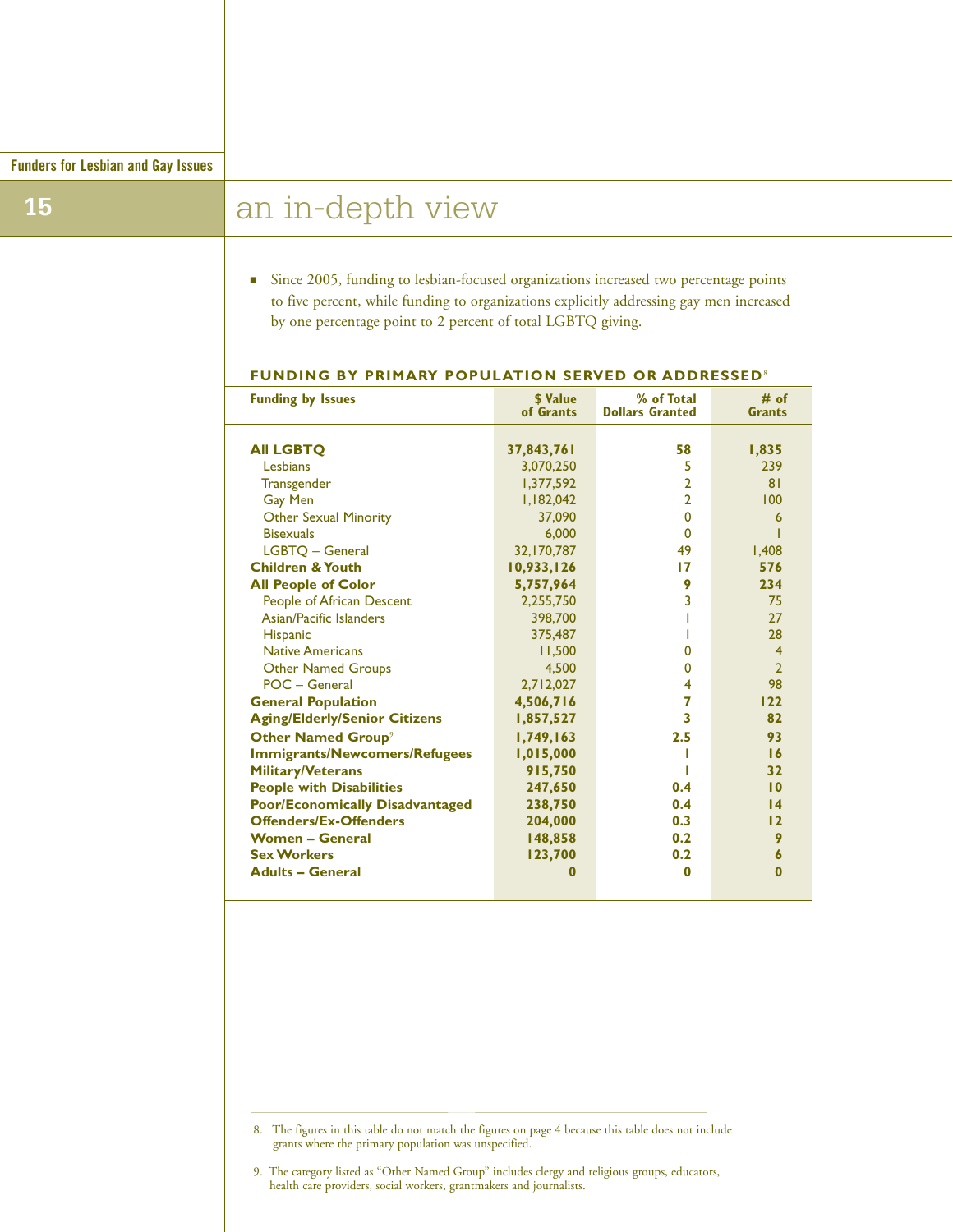### 10. Advocacy received the most funding among the specific strategies supported by grantmakers in 2006.

- For the second consecutive year, grant dollars supporting advocacy efforts outpaced other strategies at 23 percent, two percentage points higher than in 2005. Sixteen percent of the grants awarded in 2006 targeted advocacy organizations.
- Twelve percent of LGBTQ total giving and 20 percent of LGBTQ total grants were awarded to direct service organizations, percentages comparable to those of 2005.
- Multi-strategy LGBTQ work—which included advocacy, community organizing, direct service, litigation and education—received 9 percent of the dollars granted in 2006, a decrease of seven percentage points since 2005.

| <b>Strategy</b>                         | \$ Value<br>of Grants | % of Total<br><b>Dollars Granted</b> | # of<br><b>Grants</b> |
|-----------------------------------------|-----------------------|--------------------------------------|-----------------------|
|                                         |                       |                                      |                       |
| Advocacy                                | 14,813,249            | 23                                   | 492                   |
| Direct Service                          | 8,166,359             | 12                                   | 594                   |
| <b>Organizational Capacity Building</b> | 6,433,293             | 10                                   | 140                   |
| <b>Multi-Strategy</b>                   | 5,761,540             | 9                                    | 177                   |
| Litigation                              | 4,738,247             | 7                                    | 177                   |
| <b>Community Organizing</b>             | 4,707,818             | 7                                    | 239                   |
| Leadership Development                  | 3,715,844             | 6                                    | 153                   |
| Research                                | 3,357,973             | 5                                    | 71                    |
| <b>Public Education</b>                 | 3,204,858             | 5                                    | Ш                     |
| Culture                                 | 2,397,786             | 4                                    | 321                   |
| Philanthropy                            | 2,199,562             | 3                                    | 4                     |
| Film/Video/Radio Production             | 1,831,331             | 3                                    | 58                    |
| <b>Electronic Media/Online Services</b> | 1,220,948             | 2                                    | 41                    |
| <b>Training/Technical Assistance</b>    | 1,207,196             | 2                                    | 60                    |
| Conferences/Seminars                    | 643,379               | 0.5                                  | 98                    |
| <b>Fundraising Event</b>                | 593.672               | 0.5                                  | 120                   |
| <b>Publications</b>                     | 239,510               | 0.4                                  | 35                    |
| <b>Curriculum Development</b>           | 147,900               | 0.2                                  | 8                     |
| <b>Matching Grant</b>                   | 140,000               | 0.2                                  | 3                     |
| Other                                   | 126,500               | 0.2                                  | $\overline{2}$        |
| <b>Unspecified</b>                      | 10,000                | $\Omega$                             |                       |
|                                         |                       |                                      |                       |

#### **FUNDING BY STRATEGY**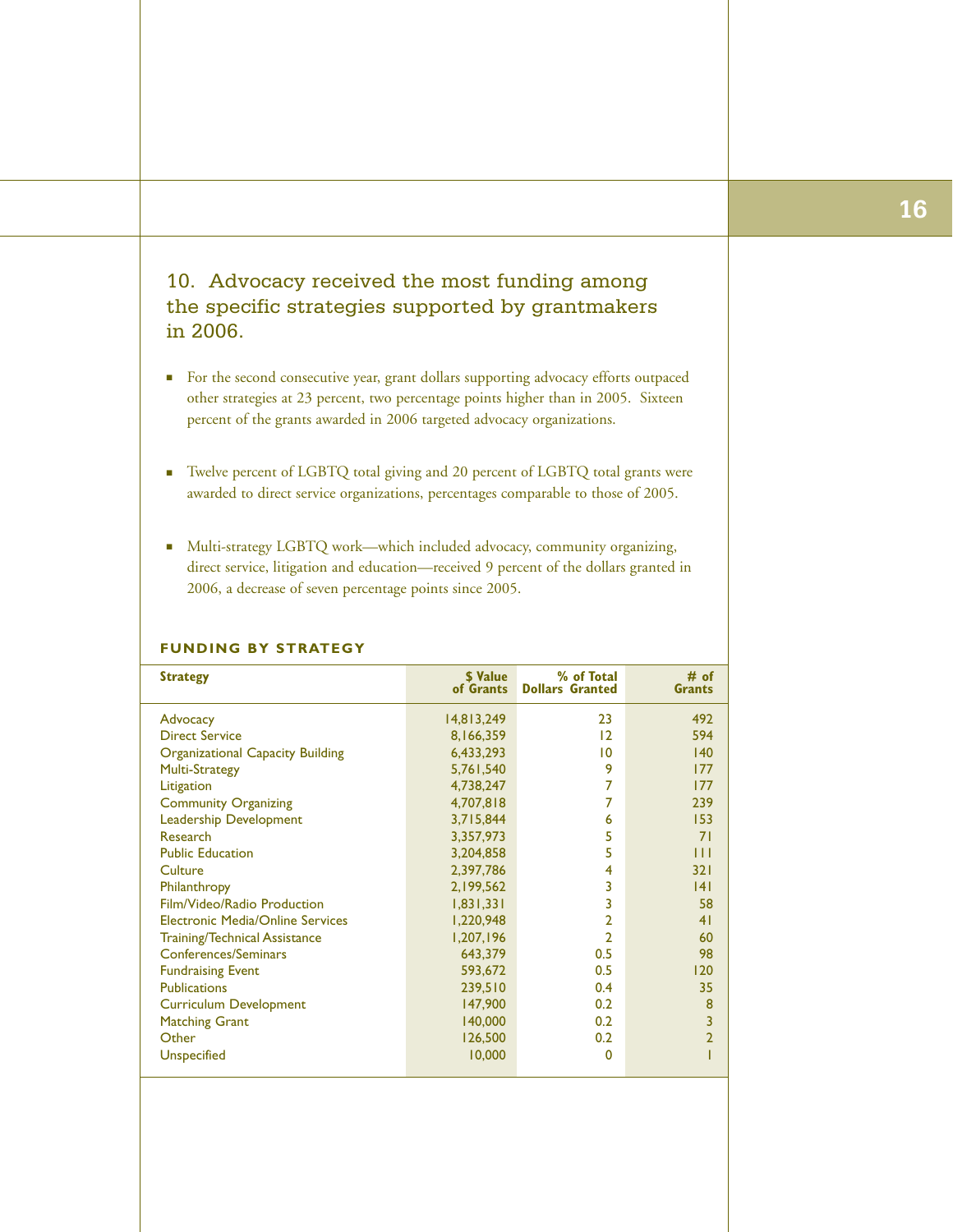### **17**

## an in-depth view

### 11. Among issues supported by LGBTQ grantmakers, LGBTQ civil rights efforts far outstripped the others.

- Organizations working on LGBTQ civil rights received 23 percent of the LGBTQ grant dollars awarded in 2006. Seven percent of the total funding went to human rights, an increase of three percentage points from 2005, while nine percent of the 2006 grant dollars went to marriage/civil unions, the same percentage as in 2005. The civil and human rights categories included LGBTQ ballot initiatives, immigration and asylum, employment discrimination and family issues such as adoption and parental rights.
- While community building/empowerment received the second highest amount of grant dollars awarded in 2006 at \$6.1 million, the percentage of funding decreased three percent from 2005. Twenty-two percent of the grants awarded in 2006 went to community building efforts, a three percentage point decrease from the grants awarded in 2005; this category included community centers, cultural events, community organizing projects, film festivals and social networking activities.
- While our research on funding that targets HIV/AIDS in the LGBTQ community has limitations and is likely understated, it revealed that seven percent of total LGBTQ giving in 2006 explicitly addressed HIV/AIDS, a four percentage point increase since 2005. Seven percent of LGBTQ grants in 2006 were awarded to HIV/AIDS-related efforts, a three percentage point increase from 2005.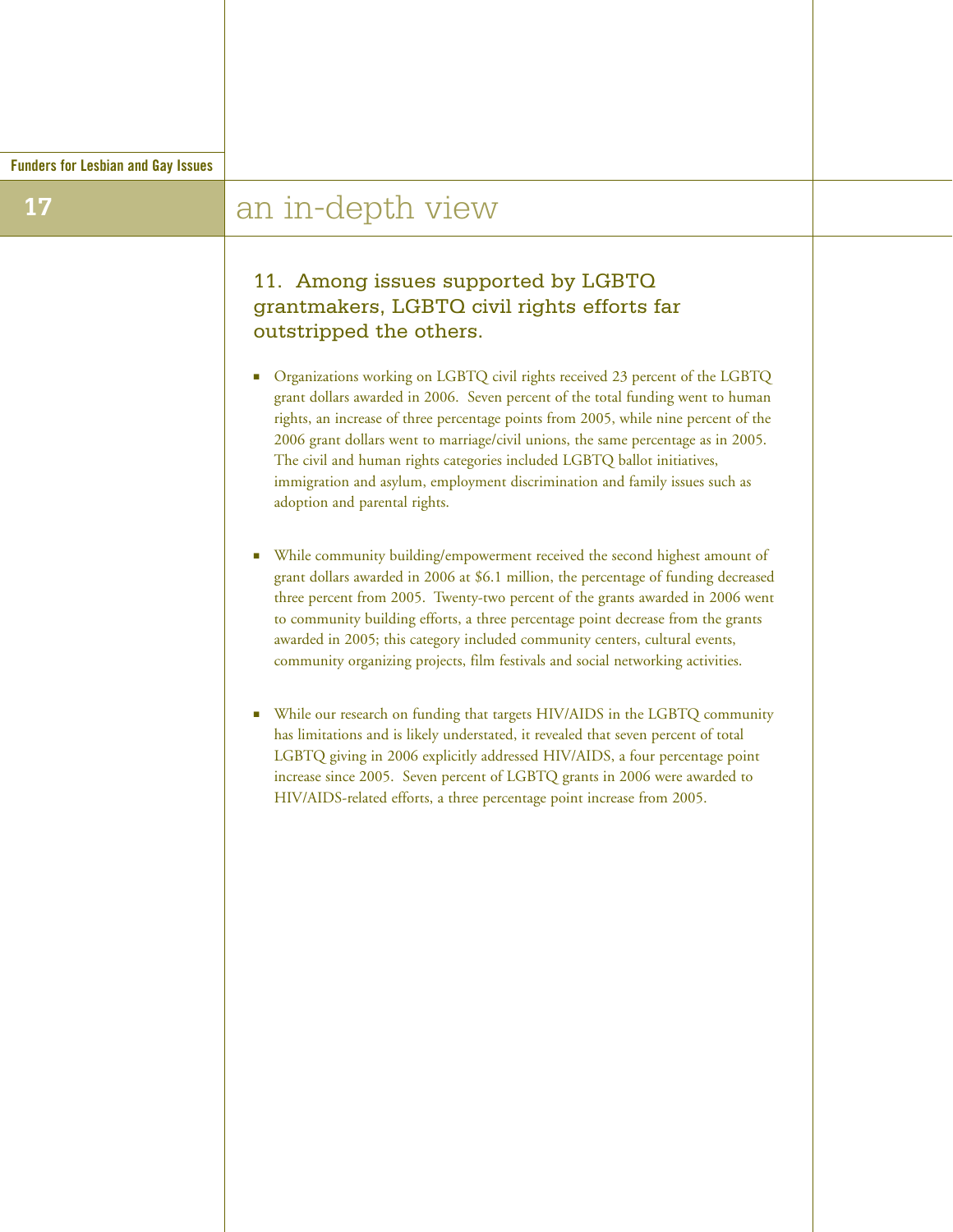| FUNDING BY PRIMARY ISSUE               |                       |                                      |                       |  |
|----------------------------------------|-----------------------|--------------------------------------|-----------------------|--|
| <b>Funding by Issues</b>               | \$ Value<br>of Grants | % of Total<br><b>Dollars Granted</b> | # of<br><b>Grants</b> |  |
| <b>Civil Rights</b>                    | 14,958,478            | 23                                   | 470                   |  |
| <b>Community Building/ Empowerment</b> | 6,115,493             | 9                                    | 663                   |  |
| Marriage/Civil Unions                  | 5,669,946             | 9                                    | 99                    |  |
| <b>Health</b>                          | 4,887,041             | 7                                    | 222                   |  |
| <b>HIV/AIDS</b>                        | 4,598,042             | 7                                    | 207                   |  |
| Human Rights                           | 4,294,967             | 7                                    | 125                   |  |
| Multi-Issue                            | 4,133,006             | 6                                    | 165                   |  |
| <b>Education/Safe Schools</b>          | 3,844,155             | 6                                    | 250                   |  |
| <b>Visibility</b>                      | 3,124,840             | 5                                    | 104                   |  |
| Philanthropy                           | 3,112,760             | 5                                    | 202                   |  |
| Religion                               | 2,531,416             | 4                                    | 64                    |  |
| Homophobia                             | 1,673,515             | $\overline{2}$                       | $\mathbf{H}$          |  |
| <b>Housing</b>                         | 1,594,746             | $\overline{2}$                       | 54                    |  |
| Anti-Violence                          | 1,330,397             | $\overline{2}$                       | 81                    |  |
| <b>Gender Identity</b>                 | 1,156,507             | $\overline{2}$                       | 76                    |  |
| <b>Strengthening Families</b>          | 1,104,406             | 2                                    | 73                    |  |
| <b>Military</b>                        | 944,750               |                                      | 33                    |  |
| Labor/Employment                       | 548,000               |                                      | 27                    |  |
| <b>Unspecified</b>                     | 24,500                | 0                                    | 15                    |  |
| Other                                  | 10,000                | 0                                    |                       |  |
|                                        |                       |                                      |                       |  |

#### **FUNDING BY PRIMARY ISSUE**

10. "Other" includes research projects, LGBTQ candidates and electoral issues, mentoring programs and needs assessments.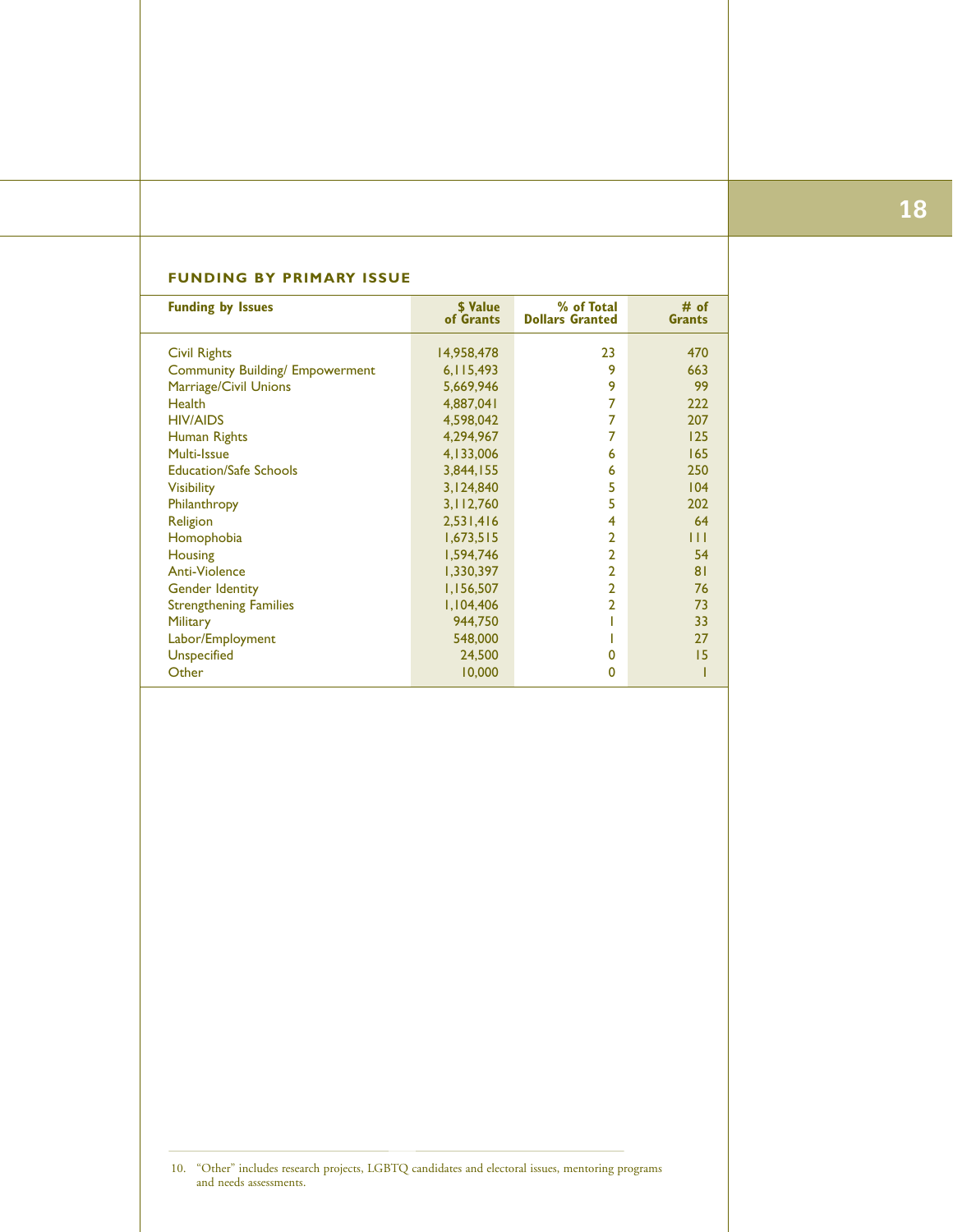## **19 report methodology**

### Scope of the database

We knew when we began this research project that it would be impossible to survey the entire universe of grantmakers supporting lesbian, gay, bisexual, transgender and queer organizations and projects. The reasons for this are twofold. First, there is no uniformity in the grants classification system used by grantmakers. For example, some foundations classify LGBTQ as a population and others as an issue; many do not tag LGBTQ as a category in their classification system and have no way of identifying these grants in their databases. Secondly, with more than 71,000 U.S. foundations, it was not feasible for us to do a comprehensive search of all grants made by all grantmakers.

Based on these factors, there were two ways to proceed. One option was to select a random sample of foundations to survey. The advantage of this methodology is that it would provide a statistically representative sample and the ability to generalize about the overall state of LGBTQ funding. The disadvantage is that, given how few grantmakers fund LGBTQ issues (in addition to the grants classification limitations described above), the data would be limited to generalizations and miss the depth and richness of detail. The second option was to create a purposive sample that would target grantmakers known to us as funding—or being open to funding—LGBTQ organizations. We chose this purposive sampling method, believing that both the quality *and* quantity of the information would provide greater insight and information about the state of LGBTQ philanthropy.

### Population Surveyed

Requests for information were sent to 528 grantmakers identified through *Funders for Lesbian and Gay Issues' Online Directory for Grantseekers*, the Foundation Center's grantmaker database, and from published funders lists of LGBTQ organizations. An additional 80 foundations were identified through Foundation Search and non-profit organizations. All foundation types were surveyed including independent, public, community and corporate foundations, and non-profit organizations with grantmaking programs.

Information was obtained on 492 grantmakers through self-reporting by foundations, a review of 990s and annual reports as posted online and in the Foundation Center's database, and through Foundation Search.

This report represents information from the 266 grantmakers we identified as providing support for LGBTQ projects and organizations in 2006.

<sup>12.</sup> The "Other" category included research projects on coming out issues, societal attitudes toward LGBTQ people, LGBTQ candidates, mentoring programs, youth in foster care, indigent youth, and needs assessments.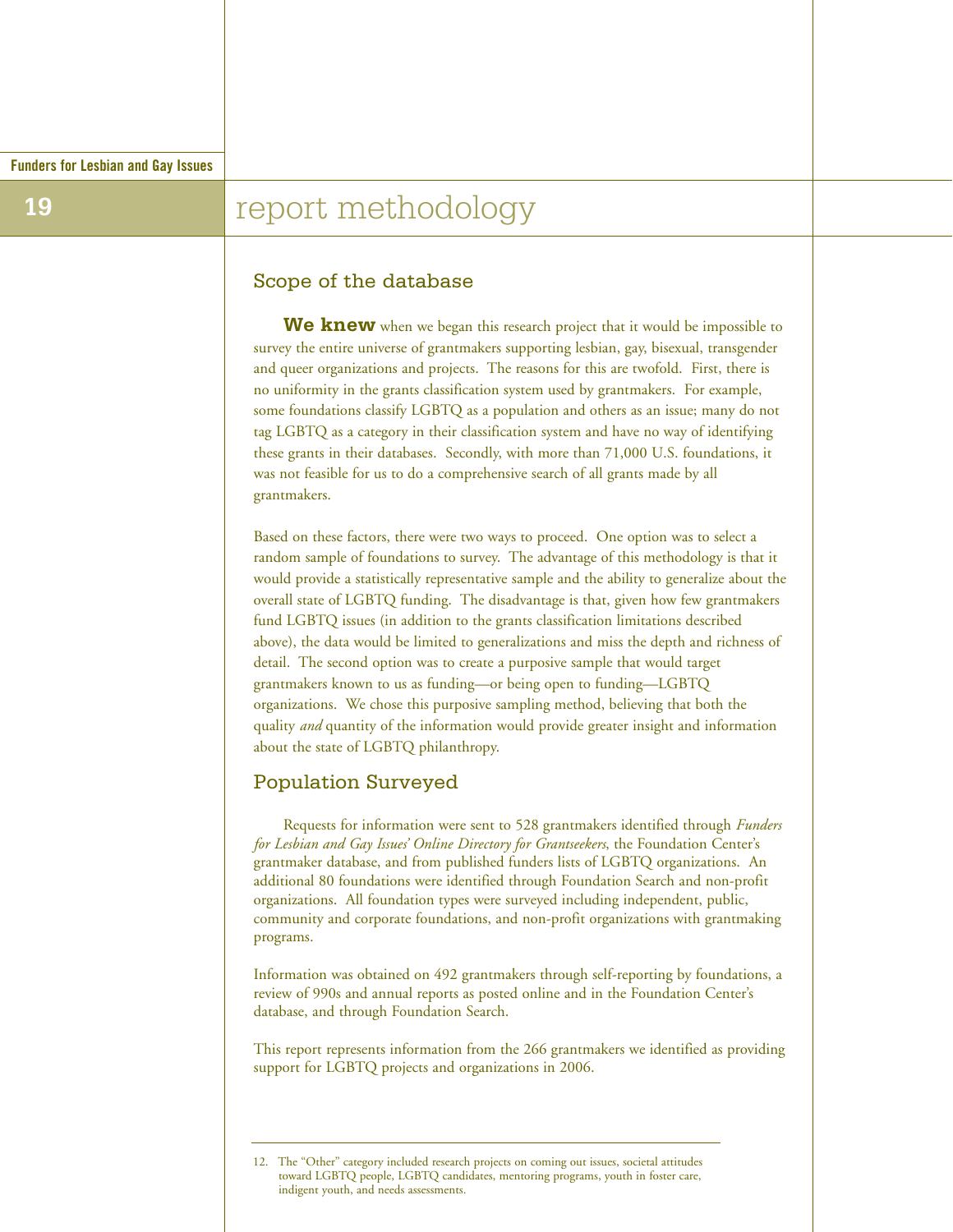### Criteria for inclusion and/or exclusion of grants

Our overall research goal was to ensure that the data collected focused specifically on LGBTQ issues and organizations. Therefore, the data does not include grants to organizations or projects that are generally inclusive of LGBTQ people if the grant is not specifically targeting an LGBTQ issue or population. For example, a women's organization given a grant to develop a sex education curriculum for girls, inclusive of LGBTQ issues, would not be included. If that same organization was funded to provide sex education specifically to lesbians, it would be included. A statewide human rights advocacy organization given a grant specifically to fight an anti-gay marriage amendment would be included. However, if that same group was given a general support grant, it was not included.

Identifying specific LGBTQ-focused HIV/AIDS grants was difficult due to the limitations and lack of consistency of the grants classification systems used by foundations. While many funders do code HIV/AIDS grants, they do not generally code the LGBTQ population within that category. In addition, it appears that an increasing number of HIV/AIDS grants support the broad range of people affected by this pandemic and not particular sub-groups.

### Regranting

To avoid double-counting dollars, this report allocates regranting monies to the organizations actually doing the regranting. This provides the most information about where and for what purposes the monies is going, thus capturing the intent of the primary funder and the regranting institution. The downside to this approach is that it does not accurately present the full funding by those institutions giving regranting money. To address this issue, we have provided information about those foundations and the dollar amount of those grants.

### Classification System

In addition to recording basic information about the grantmaker (name, city, state and type of foundation), the grantee (name, city, state, country), and amount and duration of the grant, the database also provides information on the following five areas:

- Geographic focus (local, state, multi-state, national, international) of the grantee;
- Population addressed or served by the grants;
- Type of support (general, program, research, scholarships, capital campaigns, etc.);
- Strategies funded (advocacy, public education, culture, community organizing, litigation, leadership development, etc.);
- Issue addressed (civil rights, community building, health, religion, homophobia, etc.).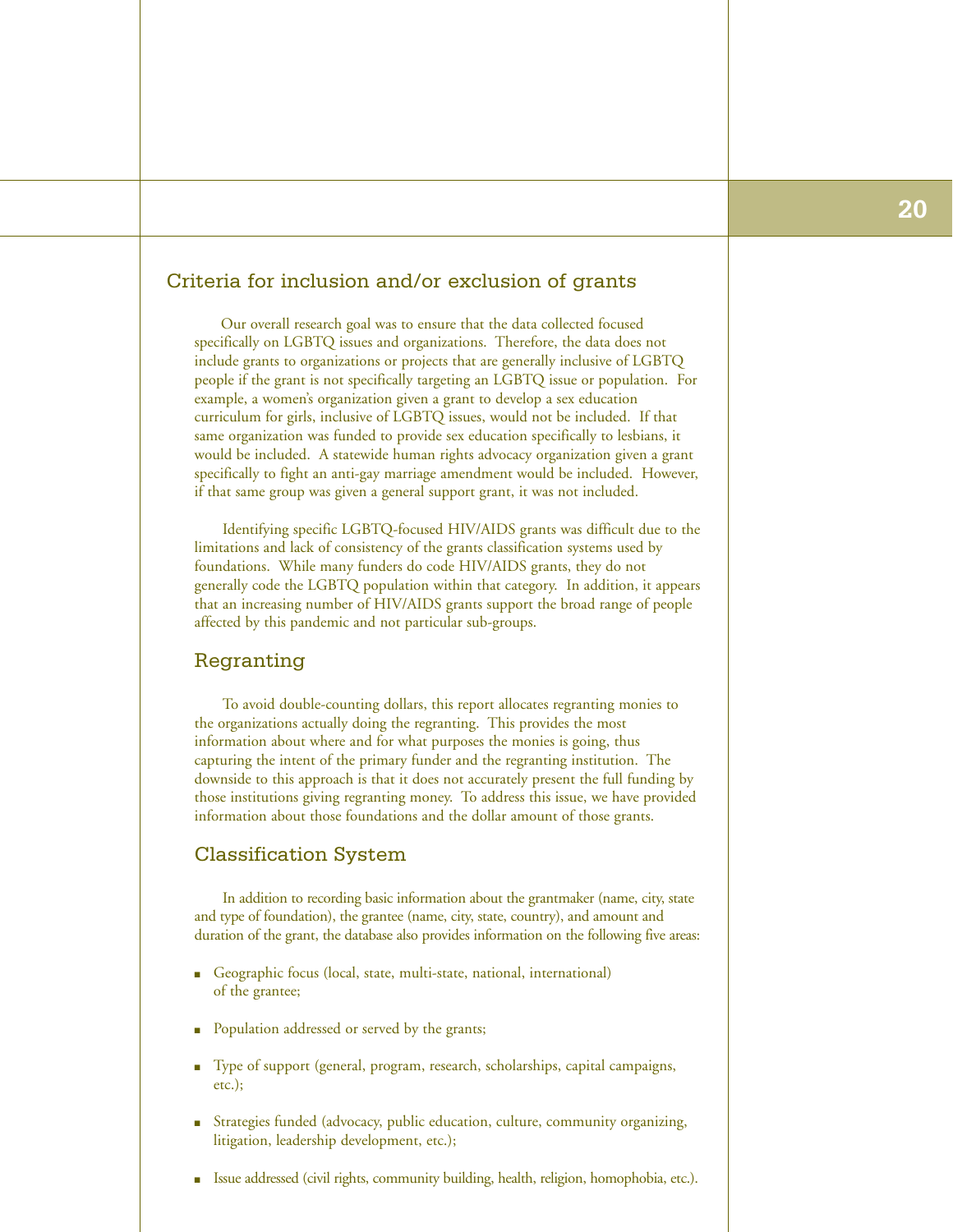## **21 report methodology**

While several of these categories are self-evident, others need further explanation.

The **Population Served** or **Addressed** category is intended to indicate the targeted audience for the grant. Because our criteria dictates that all of the grants target or serve the needs of LGBTQ people, our goal for this category was to identify the specific constituency or group where possible (youth, seniors, people of color, general population, etc.). For example, a grant serving LGBTQ seniors of color would be coded to indicate that the primary population served was Seniors and People of Color; a grant addressing LGBTQ people in the military would be coded to indicate that the primary population served was People in the Military; a grant working for the human rights of LGBTQ people would indicate the population being addressed or served as LGBTQ; and a public education campaign to create greater acceptance of LGBTQ people would designate the General Population as the primary audience being addressed.

For **Strategies Used** and **Issues Addressed,** several factors impact our ability to assign categories. First, the differences in grants classification systems and in the philosophical and political approaches of foundations mean that there is no uniformity in the labeling used by reporting foundations. This requires that we make a subjective assignment in order to best fit the grants into our classification system. Second, in many cases, the grants lists we received did not provide any information other than the name of the grantee and the type of support. In these cases, attempts were made to research on-line the work of the grantee to help make an assignment. When that was not possible, the grant was coded as Unspecified. Finally, many grantees use multiple strategies, e.g. litigation, advocacy, public education, and/or address multiple issues.

### Report Timeframe

This report is based on grants authorized during calendar year 2006, which means that if a foundation's board met in December 2005 and authorized a grant for work to be done in 2006, we did not include that grant as it would have been included in the 2005 report.

Although we are working with the calendar year, there is a sub-set of grantmakers who operate within a different fiscal year and who were only able to provide grants data based on their fiscal year. We decided to allow for this inconsistency with the understanding that we would remain consistent with the future reporting of those grantmakers over time. This consistency is important to prevent future doublecounting of grants or to prevent losing some grants data by changing time frames.

Multi-year grants are listed only in the year in which they were authorized, with the full amount of the grant listed in that year together with the duration of the grant. The advantage of tracking all funds authorized in a year is that it best reflects a foundation's priorities in any given time period. The disadvantage is that could present an overstated or understated commitment to an interest or an issue over time.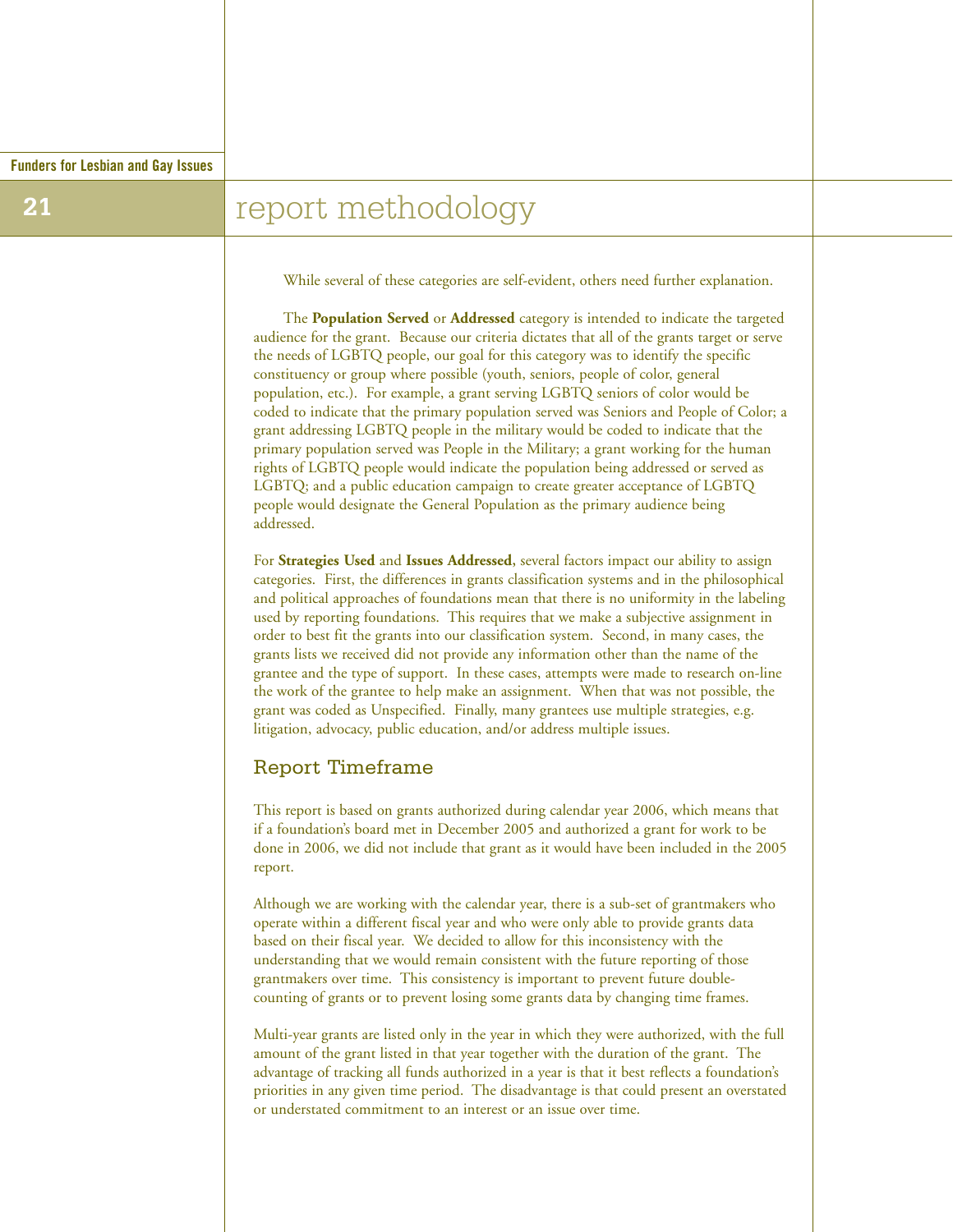## master list of funders **22**

| <b>Foundation Name</b>                                              | # grants        | total \$           |
|---------------------------------------------------------------------|-----------------|--------------------|
| <b>Adam Foundation</b>                                              | 7               | 15,000             |
| <b>Agape Foundation</b>                                             | T               | 2,000              |
| <b>AHS</b> Foundation                                               | 3               | 105,000            |
| <b>Akron Community Foundation</b>                                   | 4               | 5,980              |
| <b>Alphawood Foundation</b>                                         | 6               | 95,000             |
| <b>Altria Corporate Services</b>                                    | 2               | 60,000             |
| American Express Company & Foundation                               | 12              | 148,000            |
| American Jewish World Service                                       | $\overline{7}$  | 125,270            |
| American Psychological Foundation/Evelyn Hooker Program             | 10              | 134,898            |
| Andersen Foundation, Hugh J.,                                       | 4               | 55,000             |
| <b>Andrus Family Fund</b>                                           | 4               | 221,500            |
| <b>Annenberg Foundation</b>                                         | ı               | 306,000            |
| Anonymous (2)                                                       | 62<br>т         | 9,703,283          |
| Appelbaum-Kahn Foundation                                           | 108             | 2,500<br>8,492,093 |
| <b>Arcus Foundation</b><br>Aspen Gay and Lesbian Community Fund     | Ш               | 2,000              |
| Astraea Lesbian Foundation for Justice                              | 209             | 1,706,955          |
| Babson Charitable Foundation, Susan A, & Donald P.                  | 4               | 30,000             |
| Babson Foundation, Paul and Edith                                   | T               | 10,000             |
| Bastian Foundation, B.W.                                            | T               | 10,000             |
| Ben & Jerry's Foundation                                            | T               | 1,000              |
| <b>Berks County Community Foundation</b>                            | 6               | 133,863            |
| Bigelow Foundation, F.R.                                            | $\overline{2}$  | 30,000             |
| <b>Blachford-Cooper Foundation</b>                                  | 13              | 117,500            |
| Black & Fuller Fund, Harry S. & Allon                               | 4               | 52,500             |
| <b>Blowitz-Ridgeway Foundation</b>                                  | T               | 7,500              |
| <b>Bohnett Foundation, David</b>                                    | 76              | 1,375,805          |
| <b>Booth Ferris Foundation</b>                                      | Т               | 180,000            |
| <b>Boston Foundation</b>                                            | 24              | 333,900            |
| <b>Boston Women's Fund</b>                                          | T               | 2,000              |
| <b>Bright Mountain Foundation</b>                                   | T               | 1,000              |
| <b>Brother Help Thyself</b>                                         | 21              | 95,087             |
| Brown Foundation, Arch & Bruce                                      | $\overline{14}$ | 14,500             |
| <b>Bush Foundation</b>                                              | 3               | 180,000            |
| <b>Calamus Foundation</b>                                           | 8               | 50,000             |
| <b>California Community Foundation</b>                              | 9               | 79,840             |
| California Endowment, The                                           | 20              | 1,919,788          |
| California Healthcare Foundation                                    | Т               | 5,000              |
| California Wellness Foundation                                      | 4               | 707,500            |
| <b>Cameron Baird Foundation</b>                                     | $\overline{2}$  | 40,000             |
| Cape Cod Foundation, The                                            | 9               | 18,500             |
| Capital Group Companies Charitable Foundation                       | 14              | 18,200             |
| Chaiken Foundation, Donald and Carole                               | ı<br>T          | 30,000             |
| <b>Cisco Systems Foundation</b>                                     | 3               | 15,000<br>17,500   |
| Center for Lesbian and Gay Studies<br><b>Charlesmead Foundation</b> | T               | 5,000              |
| <b>Cherry Fund</b>                                                  | $\overline{7}$  | 24,350             |
| Chicago Foundation for Women                                        | 4               | 22,000             |
| Chicago Tribune Foundation                                          | $\overline{2}$  | 11,500             |
| <b>Chinook Fund</b>                                                 | $\overline{2}$  | 15,000             |
| <b>Cleveland Foundation</b>                                         | Т               | 15,000             |
| <b>Colin Higgins Foundation</b>                                     | 5               | 82,000             |
| Columbia Foundation                                                 | $\overline{2}$  | 238,140            |
| <b>Columbus Foundation</b>                                          | 3               | 45,827             |
| <b>Common Counsel Foundation</b>                                    | 3               |                    |
|                                                                     |                 | 10,500             |
| <b>Common Stream</b>                                                | T               | 25,000             |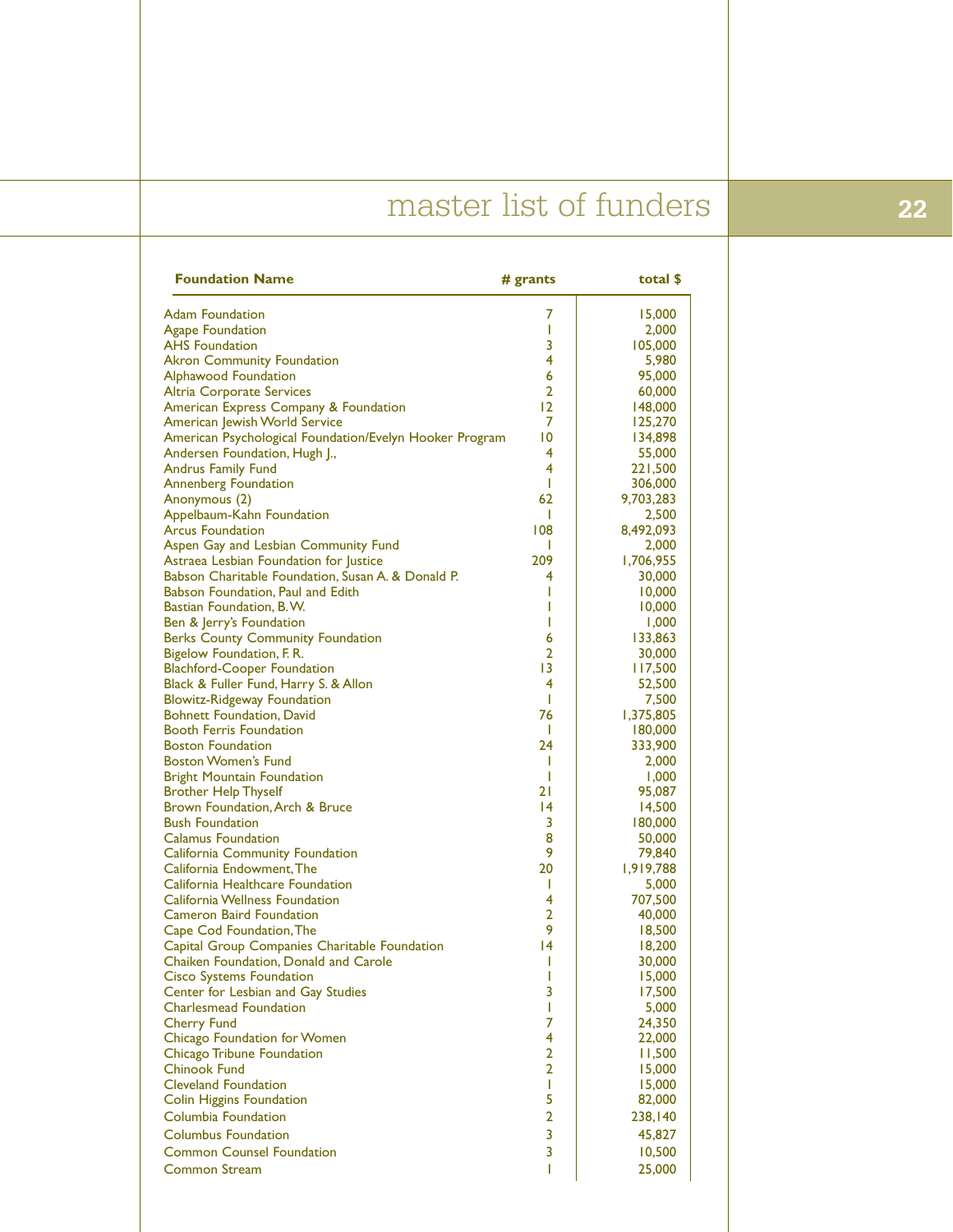**Funders for Lesbian and Gay Issues**

## **23** master list of funders

| <b>Foundation Name</b>                               | # grants        | total \$  |
|------------------------------------------------------|-----------------|-----------|
| <b>Community Foundation for Greater Atlanta</b>      | 2               | 49,600    |
| <b>Community Foundation for Southern Arizona</b>     | 4               | 21,200    |
| <b>Community Foundation of Broward</b>               | 3               | 36,720    |
| <b>Community Foundation of Greater Greensboro</b>    | 8               | 68,250    |
| <b>Community Foundation of Greater Memphis</b>       | 2               | 4,500     |
| <b>Community Foundation of Middle Tennessee</b>      | 3               | 6,300     |
| <b>Community Foundation of Santa Cruz County</b>     | $\overline{14}$ | 55,629    |
| Community Foundation of Southeastern Michigan        | 47              | 556,726   |
| <b>Community Foundation of Western Massachusetts</b> | ı.              | 1,315     |
| <b>Community Foundation Serving Boulder County</b>   | 15              | 34,507    |
| Community Technology Foundation of California        | 2               | 100,000   |
| Crawford Idema Family Foundation                     | т               | 10,000    |
| <b>Cream City Foundation</b>                         | 13              | 222,190   |
| <b>Crossroads Fund</b>                               | 7               | 23,000    |
| Dade Community Foundation                            | 15              | 202,350   |
| DaimlerChrysler Corporation Fund                     | 5               | 58,000    |
| <b>Dallas Women's Foundation</b>                     | 3               | 6,000     |
| Day Foundation, Doris and Victor                     | Ш               | 2,500     |
| <b>DBJ</b> Foundation                                | 2               | 90,000    |
| Dechman Foundation, David A.                         | 6               | 36,000    |
| Delaware Valley Legacy Fund                          | 45              | 14,850    |
| Diogenes Charitable Foundation                       | 3               | 30,000    |
| Dodge Foundation, Geraldine R.                       | Ш               | 1,000     |
| Durfee Foundation, The                               | 2               | 55,000    |
| East Bay Community Foundation                        | 4               | 28,000    |
| <b>Echoing Green Foundation</b>                      | ı               | 90,000    |
| <b>Educational Foundation of America</b>             | $\overline{2}$  | 160,000   |
| <b>Equity Foundation</b>                             | 132             | 168,836   |
| Escheated Estates Fund - D.C.                        | Ш               | 10,000    |
| Esmond Harmsworth 1997 Charitable Foundation         | 8               | 225,000   |
| Ethics and Excellence in Journalism Foundation       | Ш               | 7,221     |
| <b>Eychaner Foundation</b>                           | 9               | 14,306    |
| Fels Fund, Samuel S.                                 | 4               | 33,500    |
| <b>FISA Foundation</b>                               | 2               | 38,920    |
| <b>Ford Foundation</b>                               | 20              | 4,565,730 |
| <b>Foundation for Enhancing Communities</b>          | Ш               | 300       |
| <b>Foundation for the Carolinas</b>                  | 5               | 5,450     |
| <b>Frameline</b>                                     | 6               | 40,000    |
| <b>Freeman Foundation</b>                            | 8               | 74,750    |
| <b>Fund for Nonviolence</b>                          | 3               | 43,000    |
| Fund for Santa Barbara                               | 4               | 10,250    |
| <b>Fund for Southern Communities</b>                 | 4               | 12,500    |
| <b>Funding Exchange</b>                              | 44              | 266,000   |
| <b>Gannett Foundation</b>                            | т               | 830       |
| Geffen Foundation, David                             | 12              | 68,500    |
| <b>General Mills Foundation</b>                      | 3               | 25,000    |
| Gerbode Foundation, Wallace Alexander                | 3               | 55,000    |
| <b>Gill Foundation</b>                               | 170             | 7,591,507 |
| Gilman Foundation, Howard                            | Ш               | 5,000     |
| Girl's Best Friend Foundation                        | 9               | 78,933    |
| <b>Global Fund for Women</b>                         | 50              | 662,228   |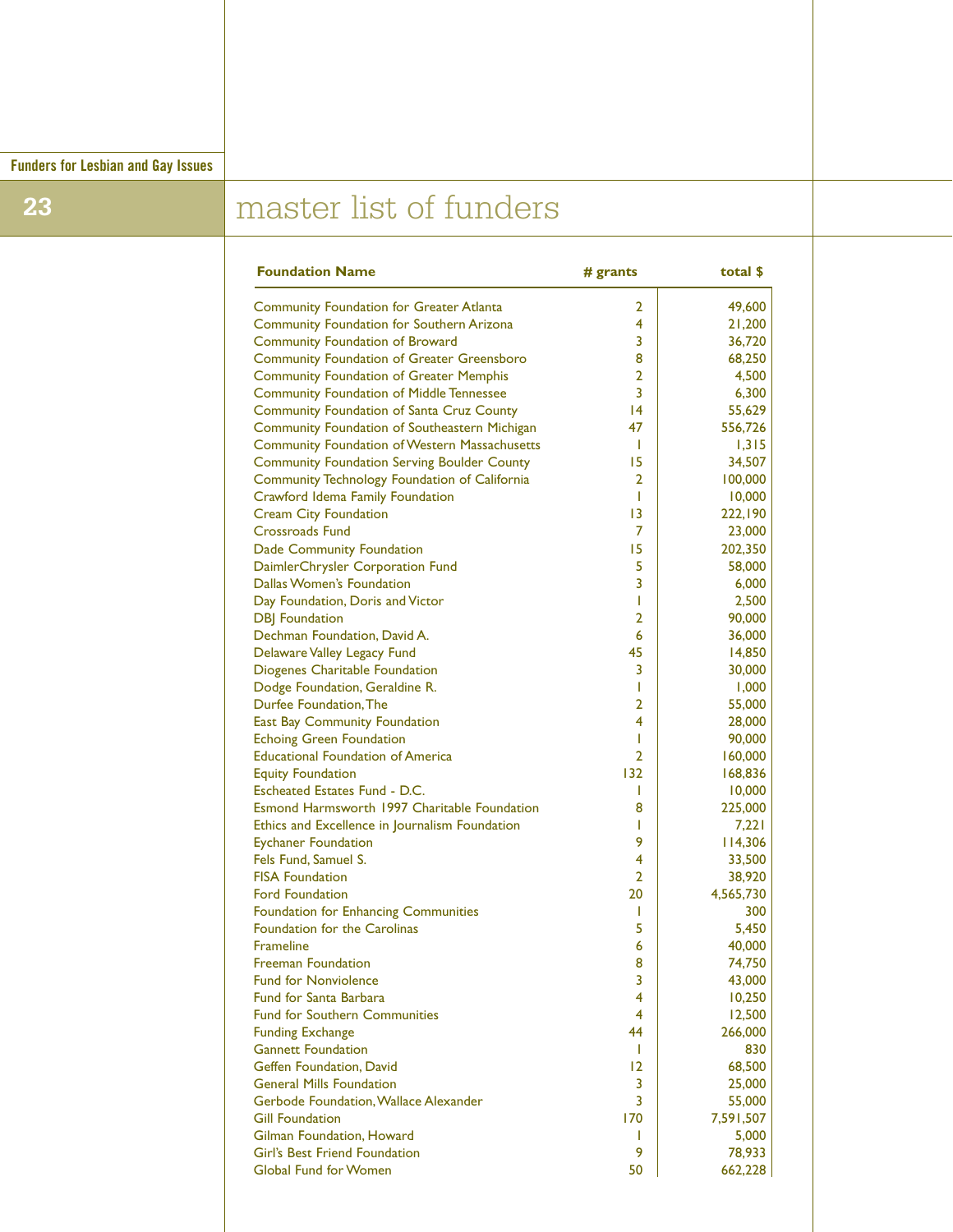| .           |
|-------------|
| -           |
| _____<br>__ |

| <b>Foundation Name</b>                          | # grants       | total \$  |
|-------------------------------------------------|----------------|-----------|
| <b>Greater Milwaukee Foundation</b>             | 41             | 116,180   |
| <b>Greater Seattle Business Association</b>     | T              | 108,000   |
| <b>Greater Worcester Community Foundation</b>   | Т              | 12,500    |
| <b>Grotto Foundation</b>                        | 2              | 12,500    |
| <b>Guilford Green Foundation</b>                | 14             | 41,250    |
| <b>Gund Foundation, George</b>                  | Т              | 100,000   |
| Haas Fund, Walter and Elise                     | 6              | 113,600   |
| Haas, Jr. Fund, Evelyn and Walter               | 48             | 5,066,640 |
| Halcyon Hill Foundation                         | 2              | 6,000     |
| Hauff, Robert V. & Dreeland, John F. Foundation | 2              | 60,000    |
| Hayden Foundation, Charles                      | Т              | 25,000    |
| Haymarket People's Fund                         | 7              | 28,000    |
| Headwaters Fund for Justice                     | 12             | 36,700    |
| Health Foundation of Greater Indianapolis       | Т              | 10,000    |
| <b>Helene Foundation</b>                        | T              | 20,000    |
| Helfgott-Renfroe Foundation                     | Т              | 1,000     |
| <b>Hermes Foundation</b>                        | 3              | 12,990    |
| Hewlett Foundation, William and Flora           | 4              | 301,000   |
| <b>Hill Snowdon Foundation</b>                  | 5              | 37,400    |
| Hirsch Foundation, Armin & Esther               | $\overline{2}$ | 8,000     |
| <b>Hitchner Foundation, Carl</b>                | T              | 10,000    |
| <b>Hite Foundation</b>                          | T              | 1,000     |
| <b>Hollyfield Foundation</b>                    | П              | 51,675    |
| <b>Horizons Foundation</b>                      | 267            | 1,516,714 |
| <b>Hyams Foundation</b>                         | L              | 25,000    |
| Jackson Foundation                              | Т              | 10,000    |
| Jacobs Foundation, Carl                         | 2              | 2,000     |
| Irvine Foundation, James                        | 3              | 29,750    |
| Jernigan Charitable Foundation, Frank H.        | $\overline{2}$ | 3,500     |
| Jewish Healthcare Foundation                    | Т              | 250       |
| Kalamazoo Community Foundation                  | 5              | 5,000     |
| Kellett Foundation, John Steven                 | 15             | 12,300    |
| Kerr Foundation, William A.                     | 2              | 50,000    |
| La Crosse Community Foundation                  | 6              | 4,900     |
| Lambda Foundation                               | T              | 5,000     |
| LaRocque Foundation, Banky                      | 3              | 18,000    |
| Larsen Foundation, John                         | 7              | 86,500    |
| League at AT&T Foundation                       | 7              | 12,500    |
| <b>LEF</b> Foundation                           | 2              | 15,000    |
| Lesbian Health Fund                             | 3              | 30,000    |
| Levi Strauss & Co./Foundation                   | 7              | 190,000   |
| <b>Levitt Foundation</b>                        | 3              | 77,000    |
| <b>Liberty Hill Foundation</b>                  | 20             | 654,250   |
| <b>Lily Auchincloss Foundation</b>              | 3              | 40,000    |
| <b>Lubrizol Foundation</b>                      | Ш              | 1,500     |
| M.A.C. Global Foundation                        | 2              | 150,000   |
| MacArthur Foundation, John D. and Catherine T.  | Т              | 1,875     |
| <b>Maine Community Foundation</b>               | 10             | 25,350    |
| <b>Maine Initiatives</b>                        | ı              | 4,000     |
| Marcus Foundation, Grace & Alan                 | 3              | 5,500     |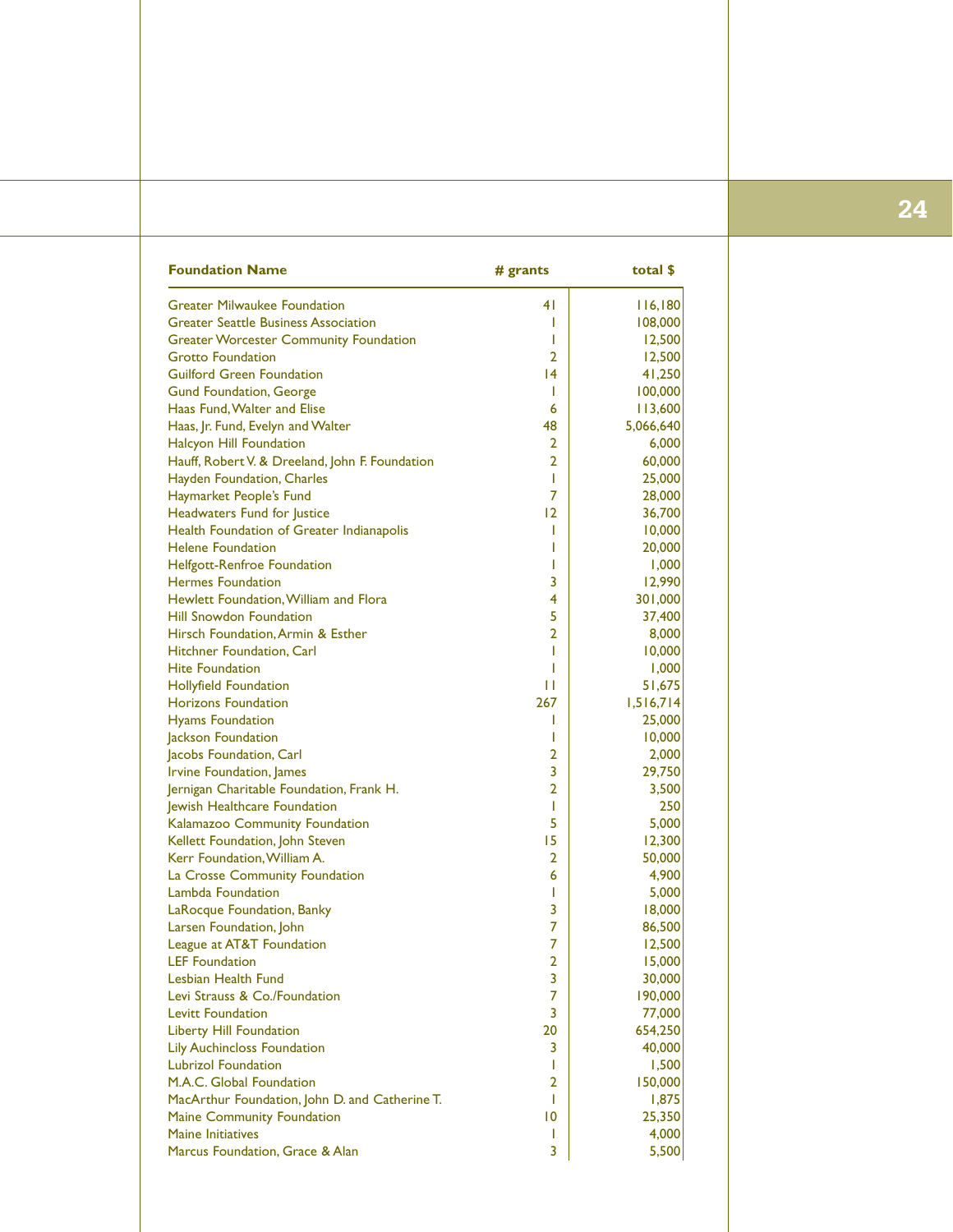### **Funders for Lesbian and Gay Issues**

# **25** master list of funders

| <b>Foundation Name</b>                                         | # grants       | total \$           |
|----------------------------------------------------------------|----------------|--------------------|
| <b>Marin Community Foundation</b>                              | П              | 99,700             |
| <b>Martag Foundation</b>                                       | L              | 15,000             |
| McCrindle Foundation, Joseph F.                                | ı              | 1,000              |
| McCune Charitable Foundation                                   | ı              | 3,000              |
| <b>McKenzie River Gathering</b>                                | 6              | 22,750             |
| <b>Mertz Gilmore Foundation</b>                                | 2              | 257,500            |
| Miller Foundation, Herman and Frieda L.                        | $\overline{2}$ | 55,000             |
| <b>Minneapolis Foundation</b>                                  | $\overline{7}$ | 139,951            |
| Montana Community Foundation                                   | Т              | 2,000              |
|                                                                | L              |                    |
| Morningstar Foundation                                         |                | 5,000              |
| Morrow Foundation, Allan                                       | 2              | 385,000            |
| Mossier Foundation, Kevin J.                                   | 10             | 480,000            |
| Morse Charitable Trust, Elizabeth                              | 3              | 180,000            |
| Ms. Foundation for Women                                       | 6              | 165,000            |
| New Israel Fund                                                | 3              | 185,150            |
| New Mexico Community Foundation                                | 7              | 27,950             |
| <b>New York Community Trust</b>                                | 15             | 694,000            |
| New York Foundation                                            | 5              | 220,000            |
| North Star Fund                                                | 4              | 22,500             |
| Oak Park-River Forest Community Foundation                     | 3<br>5         | 11,000<br>5,000    |
| <b>Open Meadows Foundation</b>                                 | П              | 697,613            |
| <b>Open Society Institute</b><br><b>Otto Bremer Foundation</b> | $\overline{2}$ | 150,000            |
| <b>Overbrook Foundation</b>                                    | 16             | 758,480            |
| Pacific Pioneer Fund                                           | Т              | 4,000              |
| <b>Peace Development Fund</b>                                  | 2              | 10,000             |
| PFLAG National Scholarship Program                             | Ш              | 38,500             |
| Philadelphia Foundation                                        | 15             | 123,624            |
| <b>Philanthrofund Foundation</b>                               | 21             | 58,945             |
| Phillips Family Foundation, Jay & Rose                         | 9              | 171,500            |
| <b>Playboy Foundation</b>                                      | 2              | 3,121              |
| <b>Point Foundation</b>                                        | Т              | 485,744            |
| <b>Polk Bros Foundation</b>                                    | 3              | 85,000             |
| Polo Ralph Lauren Foundation                                   | Т              | 15,000             |
| <b>Pride Foundation</b>                                        | 206            | 387,461            |
| Princeton Area Community Foundation                            | 3              | 66,000             |
| <b>Proteus Fund</b>                                            | 21             | 1,558,017          |
| <b>Public Welfare Foundation</b>                               | 2<br>T         | 100,000            |
| <b>Rainbow Foundation</b>                                      | 34             | 115,000<br>604,700 |
| Rapoport Foundation, The Paul<br>Reaugh Trust Fund, Ernest O.  | 5              | 8,250              |
| <b>Resist</b>                                                  | 10             | 19,100             |
| <b>Rhode Island Foundation</b>                                 | 15             | 193,728            |
| Richardson Fund, Anne S.                                       | Т              | 25,000             |
| <b>River Rock Foundation</b>                                   | L              | 5,000              |
| Robert Wood Johnson Foundation                                 | 2              | 301,000            |
| Roblee Foundation, Joseph H. and Florence A.                   | $\overline{2}$ | 141,000            |
| Roche Relief Foundation, Edward and Ellen                      | 4              | 55,000             |
|                                                                | 2              |                    |
| <b>Rose Community Foundation</b>                               |                | 10,500             |
| Rose Foundation, Adam R.                                       | 14             | 304,000            |
| <b>Rosenberg Foundation</b>                                    | Ш              | 1,000              |
| Rosenstein Foundation, Anita May                               | 5              | 42,040             |
| <b>Saint Paul Foundation</b>                                   | 2              | 80,000             |
| Samara Foundation of Vermont                                   | 12             | 27,300             |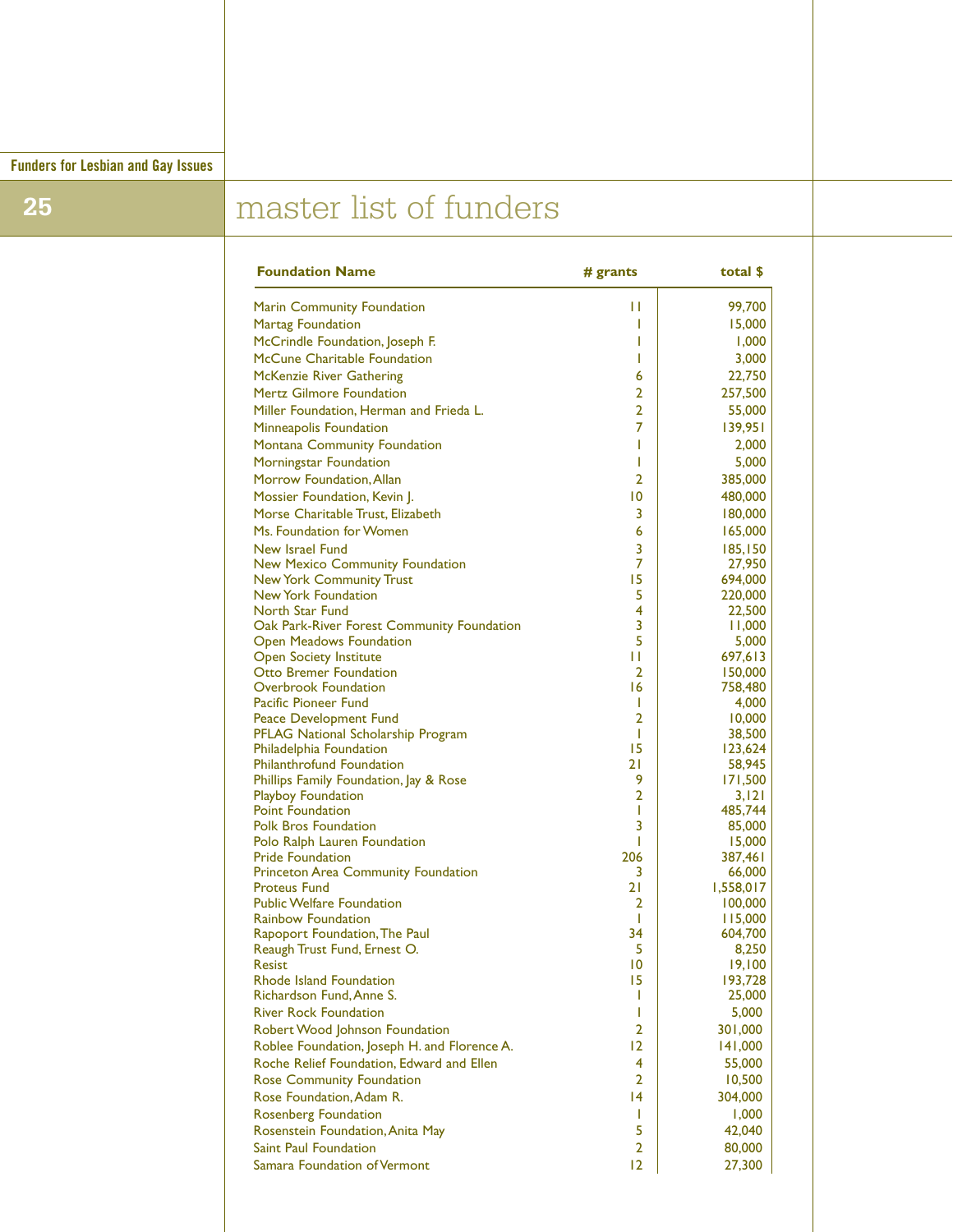### **26**

| <b>Foundation Name</b>                                              | # grants       | total \$  |
|---------------------------------------------------------------------|----------------|-----------|
| San Diego Foundation                                                | 5              | 91,938    |
| San Diego Foundation for Change                                     | 4              | 15,210    |
| San Diego Human Dignity Foundation                                  | 10             | 21,200    |
| San Francisco Foundation                                            | 22             | 226,300   |
| San Luis Obispo County Community Foundation                         | 5              | 4,200     |
| Santa Fe Community Foundation                                       | $\overline{7}$ | 35,750    |
| Sawchuk Family Foundation                                           | 2              | 30,000    |
| <b>SBC</b> Foundation                                               | 8              | 195,300   |
| Schwab Foundation, Charles and Helen                                | I              | 6,475     |
| <b>Small Change Foundation</b>                                      | 19             | 167,000   |
| Snowden Foundation, Ted                                             | 16             | 297,000   |
| Snyder Fund, Valentine Perry                                        | 2              | 50,000    |
| Social Justice Fund                                                 | Т              | 1,000     |
| Southern Partners Fund                                              | 2              | 11,500    |
| <b>St. Paul Travelers Foundation</b>                                | 4              | 30,000    |
| <b>Starfish Group</b>                                               | $\overline{2}$ | 58,000    |
| <b>Stonewall Community Foundation</b>                               | 80             | 965,303   |
| <b>Taos Community Foundation</b>                                    | 3              | 8,048     |
| Terrell Trust Fund, Randolph Querbes                                | I              | 3,000     |
| <b>Third Wave Foundation</b>                                        | 5              | 50,250    |
| Thorpe Foundation, James R.                                         | Т              | 7,500     |
| <b>Tides Foundation</b>                                             | 51             | 470,323   |
| Transgender Scholarship and Education Legacy Fund (TSELF)           | 7              | 70,000    |
| <b>Tulsa Community Foundation</b>                                   | Ш              | 12,500    |
| Tuohy Foundation, Walter and Mary                                   | L              | 3,000     |
| Tuttle Fund, Isaac H.                                               | I              | 35,000    |
| Unger Foundation, Aber D.                                           | L              | 25,000    |
|                                                                     | 9              | 44,100    |
| Unitarian Universalist Funding Program                              | 6              |           |
| Unitarian Universalist Veatch Program at Shelter Rock               | 6              | 275,000   |
| <b>Urgent Action Fund for Women's Human Rights</b>                  | I              | 15,140    |
| U.S. Human Rights Fund                                              | 53             | 25,000    |
| van Ameringen Foundation, H.<br>van Loben Sels/RembeRock Foundation | 12             | 2,160,000 |
| <b>Verizon Foundation</b>                                           | 15             | 123,500   |
|                                                                     |                | 86,988    |
| Vermont Community Foundation                                        | 12             | 41,121    |
| <b>Washington Area Women's Foundation</b>                           | I              | 200       |
| <b>Washington Mutual Foundation</b>                                 | I              | 4,675     |
| Watanabe Charitable Trust, Terry K.                                 | 7              | 30,750    |
| <b>Weeden Foundation</b>                                            | 3              | 15,000    |
| Weisman Art Foundation, Frederick R.                                | I              | 21,136    |
| <b>Wells Fargo Foundation</b>                                       | 88             | 1,001,356 |
| Williams, Reid Foundation                                           | 8              | 61,908    |
| isconsin Community Fund                                             | 3              | 6,000     |
| <b>Wohlford Foundation, Mary</b>                                    | т              | 10,000    |
| Women and Girls Foundation of SW PA                                 | 2              | 7,250     |
| Women's Foundation of California                                    | 10             | 78,500    |
| Women's Foundation of Colorado                                      | 2              | 7,310     |
| Women's Fund of Miami-Dade County                                   | 2              | 12,500    |
| <b>Women's Funding Alliance</b>                                     | L              | 10,000    |
| <b>Women's Way</b>                                                  | T              | 10,000    |
| <b>Working Assets</b>                                               | $\overline{2}$ | 119,458   |
| Z. Smith Reynolds Foundation                                        | I              | 25,000    |
| Zami - Audre Lorde Scholarship Fund                                 | L              | 17,000    |